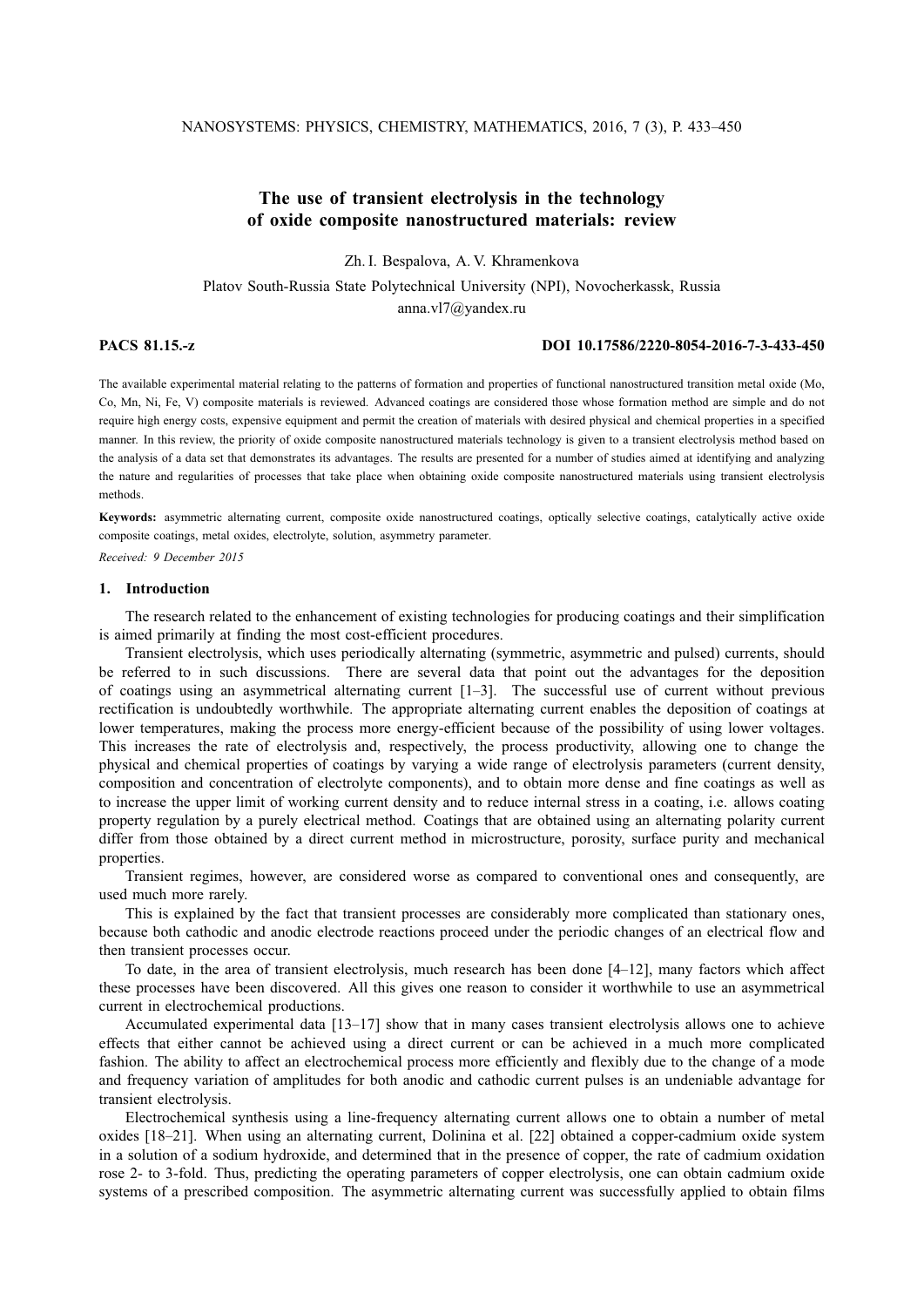of barium titanate  $(BaTiO<sub>3</sub>)$  from an aqueous suspension in the presence of 0.5 mass% polyvinyl alcohol using an electrophoresis method [23].

Under the influence of an alternating current, Jagminas et al. [24] precipitated bismuth oxide in the pores of aluminium, the size of its particles being  $5 - 100$  nm. The high-frequency alternating current allowed the impregnation of a nanostructured cadmium selenide (CdSe) in anodic aluminum oxide pores [25]. The development of such nanocomposite materials, including metamaterials [26] is very promising for applications in electronic, optical and magnetic devices [26,27]. Nano-scale particles of a cerium oxide (CeO<sub>2</sub>) were obtained [28] from 0.1 M Ce(NO<sub>3</sub>)<sub>2</sub> aqueous solution under polarization using an alternating current on the surface of a platinum electrode, the size of a particle being regulated by electrolysis conditions (pH and component electrolyte composition, temperature, current density), which set this method apart from other precipitation [29,30], pyrolysis [31], hydrothermal [32–36] and sonochemical [37–39] synthetic methods. Nanostructured coatings based on titanium oxide were obtained as a result of electrophoretic deposition under the influence of an asymmetrical alternating current [16]. This method also has a number of advantages compared to other widely-used nanocrystal titanium dioxide methods [40–45]. It should be noted that the use of an asymmetric alternating current for these purposes allowed suppression of gas bubble formation due to the absence of electrolysis of water on electrodes, and obviated the need for using organic stabilizers in the electrolyte-suspension. The electrophoretic coatings using an asymmetric alternating current thus was shown to be favorable both environmentally and economically.

Because the use of an alternating current suggests a whole number of electrode reactions and the change of electrode capacity occurs under conditions which are far from an equilibrium state, the formation of metal oxide products having different degrees of oxidation with defective structure are predetermined. The cyclicity of the polarizing voltage leads to two consecutive processes on the surface of an electrode: the first one is the formation of oxide phases in an anodic current half-cycle, and the second one is the discharge of protons, hydrogen being emitted in a cathodic current half-cycle. Thus, the alternating current allows one to influence the most important property of oxide films, i.e. their porosity.

To obtain composite materials on the basis of metal oxides deposited from aqueous solutions of their salts under polarization using an asymmetric alternating current is equally promising, but still somewhat unexplored. The formation of such composite materials relates to the area of nanotechnologies and nanomaterials because the substance of a matrix of a composite material is finely dispersed. Such systems, compared with similar monolithic objects, have specific and in some cases unique physical and chemical properties.

In recent years there has been increased interest in composite materials based on polymer matrix with nanosized metal oxide particles [46–53]. This is due to their wide application ranging from membranes, catalysts to constructive materials and materials that are used in information technology. So, methods of synthesis of nanoparticles and nanostructures play an important role while determining their quality characteristics. Among the methods for nanoparticle and nanostructure synthesis, [54–71] electrochemical methods have not been thoroughly explored. At the same time, the use of electrochemical methods to obtain nanoparticles and nanostructured materials is very attractive, as they do not require complex equipment, they are easy and economical compared to other methods, and in some cases they allow one to obtain oxide films of specified morphology and composition by controlling the composition of electrolyte and electrolysis modes.

The transient electrolysis allows the formation of coatings which differ in their properties from similar ones that are formed using a direct current due to the cycling of surface layers, irreversibility of electrode reactions of oxidation and reduction.

This method gives tremendous opportunities to control electrode processes by current modes and allows the deposition of nanostructured coatings on substrates of various chemical natures and geometries.

A significant contribution to the development of transient electrolysis as a research area of technical electrochemistry was made at the Novocherkassk electrochemical school [72–81].

In works [72, 73], the behaviors of a number of metals (platinum, nickel, iron, silver, gold, lead, cobalt and others) were studied in alkaline and neutral solutions during transient electrolysis, and the mechanism of their destruction was determined. Additionally, a whole series of works on an accelerated charge, the formation of alkaline accumulators and the definition of their degree of charge was carried out. [72, 73].

The development of directed synthetic methods for new composite materials on the basis of transition metal oxides is one of the promising directions in modern science. The wide interest in composite materials on the basis of Mo, Co, Ni, Fe, V oxides is determined by the complexity of areas of their use: as catalystically active materials, sensor, solion, photo and electrocatalytic devices, solid-phase converters of light energy and anti-corrosion materials.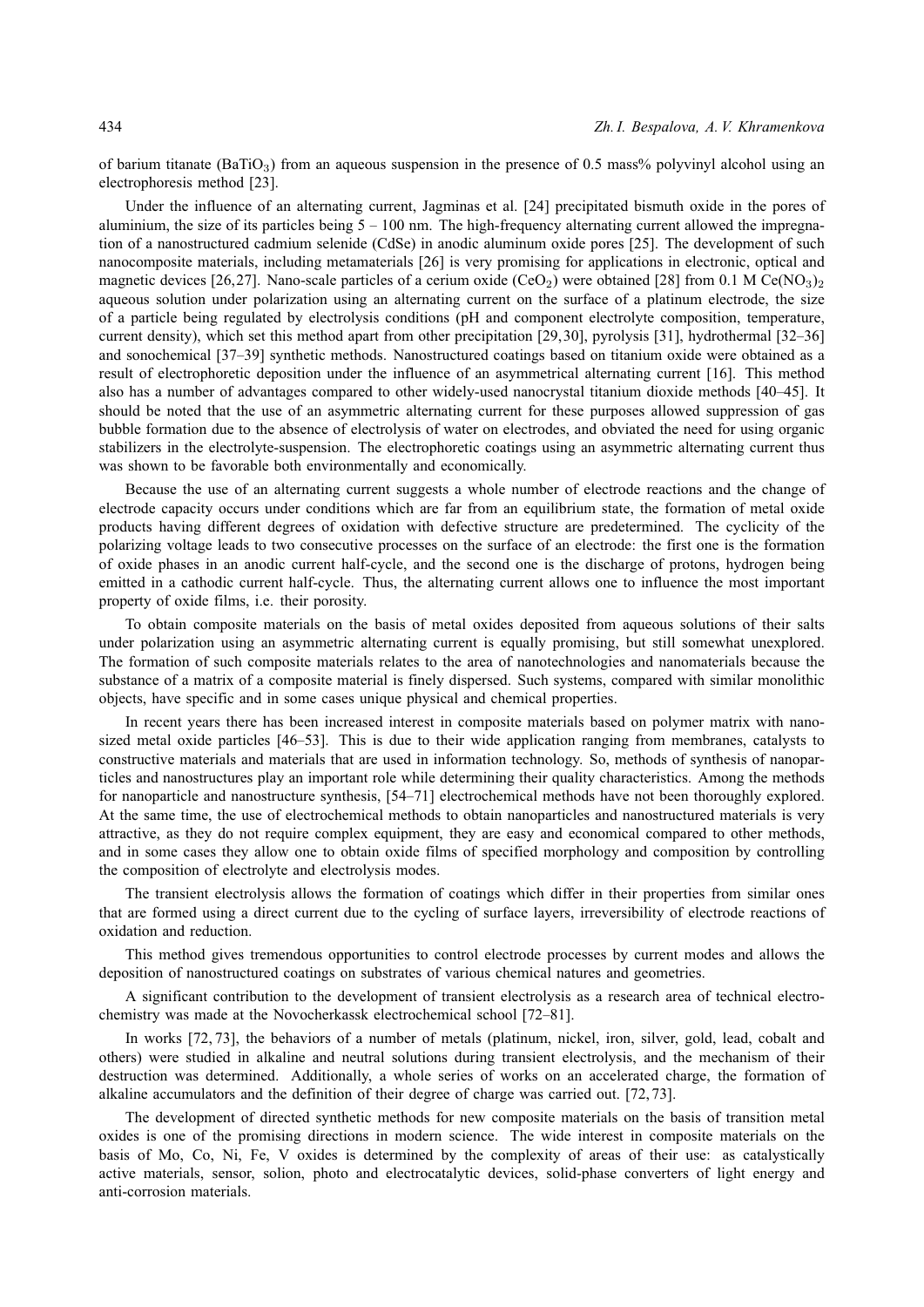### **2. Composite oxide materials**

Metal oxidation is one of most widely used methods of metal corrosion protection. In this case the oxide film is formed, mainly, due to oxidation of a substrate material during its anodic polarization. However, the electrochemical synthesis of complex oxide materials by anodic deposition from mixed aqueous solutions of salts of co-precipitated metals is of great interest [82, 83]. The positive aspect of electrolytic synthesis is the opportunity to obtain homogeneous structured systems which components (unlike conventional mechanical mixtures) can interact at a molecular level and have higher electrochemical characteristics. Legagneur et al. [84] showed that complex vanadium-manganese oxides, which are obtained by electrolytic deposition from aqueous solutions, have higher electrochemical activity in comparison to the individual components.

#### **2.1. Electrolytic composite oxide materials**

The interest in composite oxide coatings is largely a result of the potential to obtain composite materials on their basis and the opportunity to develop thin film ballastless cathodes of lithium cells by direct deposition of oxide material as a compact coating on a conductive substrate [85–87].

Nagirnyj et al. [88] found that during electrolysis, vanadium and manganese oxides codeposit as the  $V_2O_5$  – MnO<sub>2</sub> double oxide system from mixed aqueous solutions containing the ions  $VO^{2+}$  and  $Mn^{2+}$ .

The kinetics of these processes are largely determined by concurrent oxidation and reduction reactions between ions involved in an electrode process and products of anodic oxidation formed during different stages. Comparison of the standard electrode potentials for reactions occurring on electrodes show that their values are close [89].

$$
2\text{VO}^{2+} + 3\text{H}_2\text{O} - 2\text{e}^- \rightarrow \text{V}_2\text{O}_5 + 6\text{H}^+, \qquad E^0 = 1.10 \text{ V},
$$
  
\n
$$
\text{Mn}^{2+} + 2\text{H}_2\text{O} - 2\text{e}^- \rightarrow \text{MnO}_2 + 4\text{H}^+, \qquad E^0 = 1.23 \text{ V},
$$
  
\n
$$
2\text{H}_2\text{O} - 4\text{e}^- \rightarrow \text{O}_2 + 4\text{H}^+, \qquad E^0 = 1.23 \text{ V},
$$
  
\n
$$
E^0 = 1.23 \text{ V},
$$

Therefore, the above oxidation and reduction reactions can occur at intermediate and final stages of an anodic process when shifting equilibrium to one or another direction due to changes of the ratio of concentrations of original components.

In [90], complex binary systems were obtained as a result of electrolytic codeposition of oxides of manganese, cobalt, nickel, and chromium from mixed aqueous solutions of salts of codeposited metals under different electrolytic conditions. Electrodeposition was carried out on anodes made of Type 12189 (12H12N9T) stainless steel at  $j_a = 7.5 - 25.0$  mA·cm<sup>-2</sup> and 85 °C. The presence of a basal oxide which can be deposited by itself on an anode having quite a high yield, for example, oxides of manganese and cobalt, is a necessary condition for electrolytic synthesis of such materials.

Nagirnyj et al. [91] reported that during electrolytic deposition of cobalt(III) oxide in the presence of nickel(II) and chromium(III) ions from aqueous sulfate solutions the  $Co - Ni$  and  $Co - Cr$  complex binary oxide systems are deposited on the anode. The most favorable conditions for quantitative deposition of oxides on an anode are achieved at 80 – 85 °C, pH 2.5 – 3.0 and an anodic current density  $j_a = 10 \text{ mA} \cdot \text{cm}^{-2}$ .

The anodic deposition of a vanadium oxide from vanadium(IV) oxide sulfate solutions in the presence of nickel ions results in the formation of complex vanadium-nickel oxide systems, which are characterized by increased electrochemical activity [92]. To obtain anodic deposits as V-Ni binary systems with the content of alloying phase  $0.10 - 20$  (mass.)%, the electrolysis is carried out using vanadium(IV) oxide sulfate and nickel sulfate solutions with total concentration of 40 – 45 g·l<sup>-1</sup>, at 80 – 85 °C, pH 2.0 – 2.2 and  $j_a = 7.5 - 10 \text{ mA} \cdot \text{cm}^{-2}$ . Transition metal oxides enable one to obtain electrical materials, ranging from high resistance dielectrics to high temperature superconductors.

The possibility of obtaining molybdenum oxide both as fine deposits and as compact coatings on a surface of stainless steel and aluminum should be referred to the benefits of a method of its electrosynthesis [90, 93–98]. The scientific and technological foundations for quantitatively obtaining vanadium, cobalt oxides and two-phase systems based on manganese dioxide as dispersed deposits by electrolytic anodic deposition from aqueous solutions of the corresponding salts are reviewed in work [98].

Nickel and cobalt oxides obtained by electrolytic deposition on the surface of steel from aqueous solutions [99] can be used as electrode materials [100, 101], in heterogeneous catalysis [102, 103] and as an active element of gas sensors [104, 105].

Composite coatings based cobalt and nickel oxides are used in electrochromic devices [106]. High efficiency and super frequency dielectrics based on complexes of cobalt and nickel oxides have also been developed [107].

The kinetics for anodic processes during electrodeposition of  $V_2O_5$  from aqueous solutions of vanadium(IV) oxide sulfate (VOSO<sub>4</sub>) in the presence of Na<sup>+</sup> ions is considered in [108].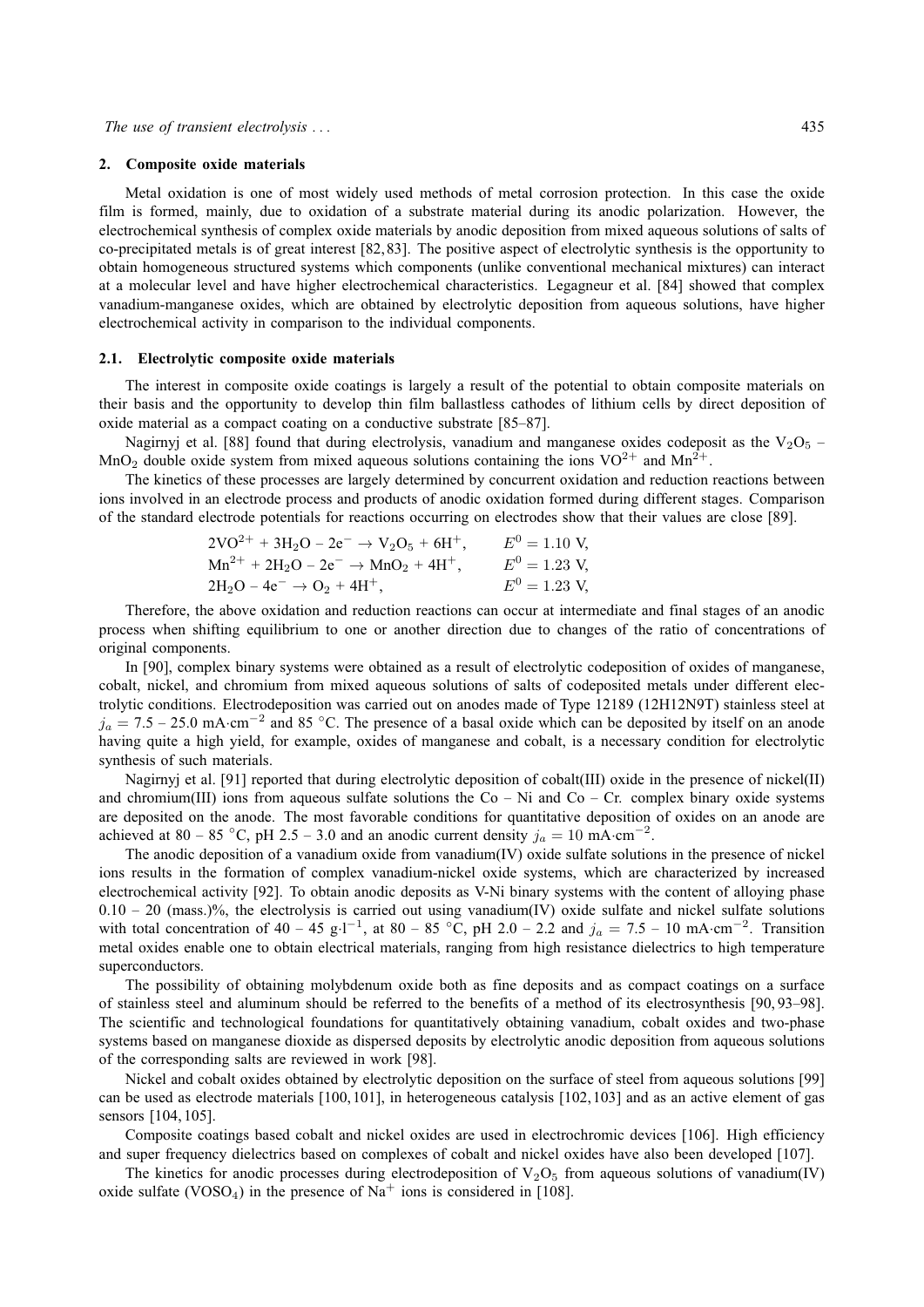During the process of electrodeposition, tungsten and molybdenum oxides are able to incorporate a metal matrix (for example, nickel) with the formation of composite films which are characterized by significant wear resistance, especially in the process of mixed oxide formation [109]. Mixed oxide systems based on vanadium and molybdenum are used either as massive or supported catalysts for the partial oxidation and oxidative dehydrogenation of organic compounds [110]. These catalysts are usually obtained by igniting a mixture of oxides in air at 650 ◦C and higher, by their alloying [111] or by vaporization of aqueous solutions of ammonium salts of vanadium and molybdenum with their subsequent thermolysis [112]. Such methods for obtaining catalysts are very time-consuming. At the same time, the use of an electrochemical method to obtain such oxide systems is very attractive because it does not require complex equipment; it is simple, economical unlike other methods, and in some cases it allows one to obtain oxide coatings with specified composition by controlling the electrolyte composition and electrolysis mode.

Recently, the areas of chemistry dealing with electrochemical synthesis and research of thin layer metal polymers and their composite coatings have been widely developed [113]. Metal complex polymer-immobilized systems have widely-ranging practical applications [114]. The possibility of obtaining non-porous double-layer magnetic matrices based on cobalt ferrite to immobilize biologically active substances in a silicon matrix was examined in [115].

Pimkov et al. [116] developed methods for the chemical activation of polypropylene materials and subsequent immobilization of a cobalt phthalocyanine complex in them.

The Japanese researchers [117] offered the composition of electrolyte to obtain a polymeric composite coating with high corrosion resistance and adhesion based on zinc, cobalt, nickel and iron oxides

As a result of the hemisorption process, polymer-immobilized composite coatings of  $Fe<sub>3</sub>O<sub>4</sub>$  [118] that can be used in biotechnology were obtained, using polyamine-, polylactam- and polyacrylamide-based polymers.

A polymer-immobilized nickel oxide-based composite coating on a titanium surface haviing high anti-microbial properties was obtained by an electrochemical method using direct current [119].

Analysis of the present state of the art showed that the above electrolytic oxide materials were obtained by deposition of their salts from aqueous solutions on an anode (mostly) or on a cathode using direct current polarization. Currently, the immobilization of metal oxides and metal-complexes into different polymer arrays is carried out, mainly, by pure chemical methods [120].

## **2.2. Selective composite oxide coatings**

The electrochemical methods which allow one to obtain anodic aluminum oxide (AOA) with specified functional properties are quite simple. Their properties can be changed by filling oxide pores with one or more organic or inorganic substances that are added to the electrolyte solution. To obtain selective coatings based on AOA using an asymmetric alternating current seems to be a promising line of research.

Special units, called "solar collectors", are used to convert solar electromagnetic radiation into thermal energy. The main element of a collector is an absorbing panel (an absorber or a heat receiver). This captures the energy in sunlight by converting it into heat and transmits it to a heat transfer agent. The panels are usually made of aluminium, copper or steel.

The ideal surface of a heat receiver should be able to absorb in the visible part of the electromagnetic (EM) spectrum well and radiate little if any of the absorbed energy in the infrared region. Such an ideal surface is called a selective surface and a coating which allows one to obtain such a surface is called selective or optically selective.

Selective coatings must meet certain criteria. Their effectiveness is characterized by:

- integrated solar energy absorption coefficient,  $\alpha_{sol}$ , which should be high;
- relative integrated intrinsic radiation coefficient,  $\varepsilon$ , which should be low throughout the whole spectral range of solar radiation;
- selectivity expressed by the ratio of absorptivity to radiation,  $\alpha_{sol}/\varepsilon$ . The higher this ratio is, the higher the quality of a selective coating is because the collector converts EM radiation of the Sun into heat more efficiently.

Current state-of-the-art collectors have  $\alpha_{sol}$  values that approach 94.0 – 96.0 % (0.94 – 0.96), and  $\varepsilon$  values that do not exceed 12.0 – 16.9 % (0.12 – 0.16). To minimize energy losses, it is essential that the  $\alpha_{sol}$  coefficient value tends to unity in the visible and near infrared regions of the EM spectrum, and the reflection coefficient value for the surface should tend to unity in the wavelength region intrinsic to thermal radiation [121].

A layer with a large reflection coefficient in the long-wavelength region of spectrum, for example, copper, nickel, molybdenum, silver, aluminium is usually applied on a surface which must be given selective properties. Another translucent layer with a high absorption coefficient in the visible and near infrared regions is also applied to this layer. Many oxides have such properties. Thus, in the UV and visible regions, the optical properties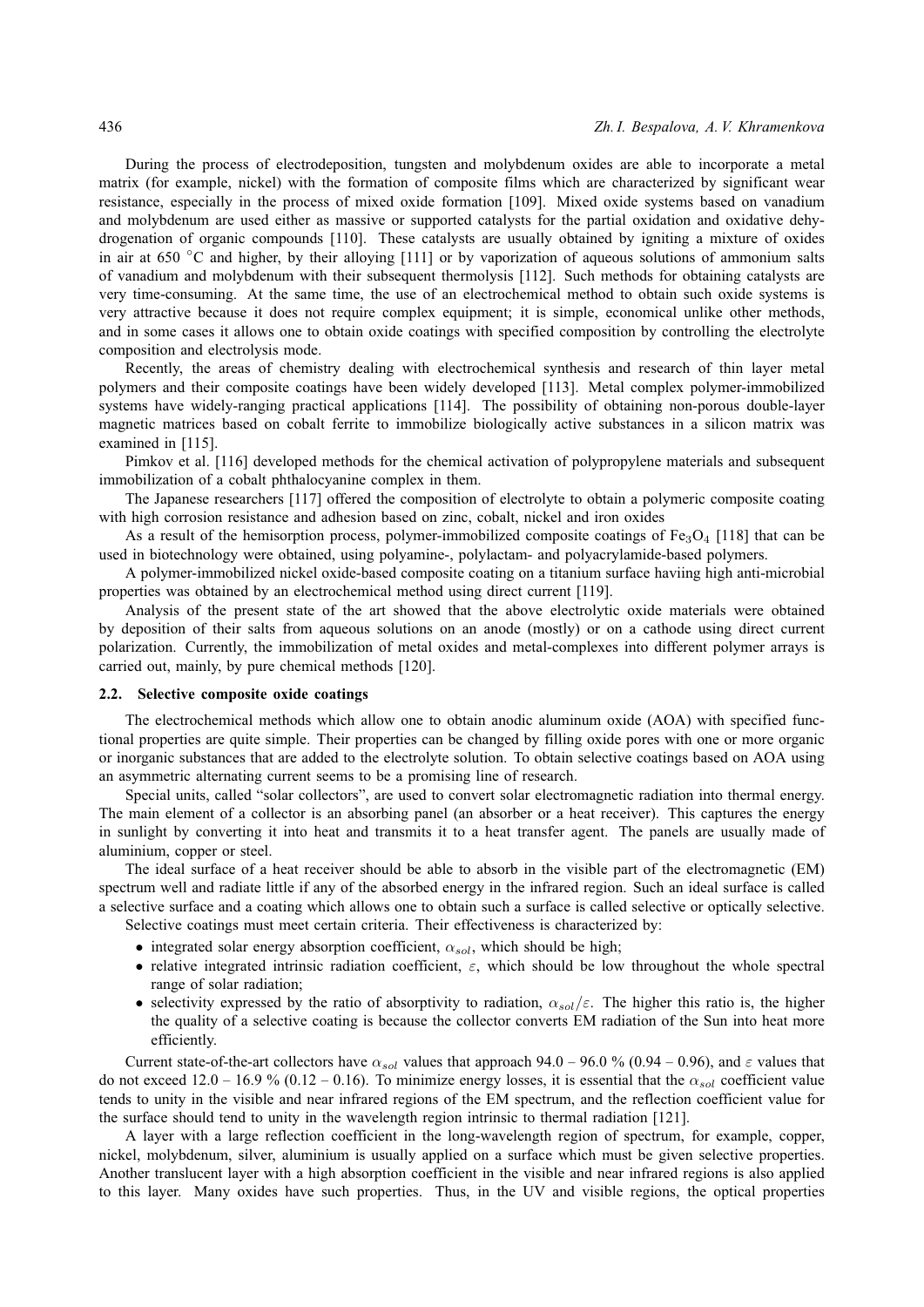of selective coatings should be very close to properties of an absolute black-body, and in the infrared region of spectrum they should be very close to properties of an absolutely white one. The development of such coatings is quite a difficult task, so the technology of their production is commercially confidential. Multilayer selective coatings are known for solar collectors having two layers, one of which is made as an aluminum oxide film which has pores filled with metal particles, for example, nickel, and another possibility is a tin dioxide film which is placed first along the solar rays [122]. An additional layer, in the form of a hydrated  $Al_2O_3$  film, is located between these two layers. The  $\alpha_{sol}/\varepsilon$  ratio is about 4.0 – 5.0 for coatings of this type because of the relatively high value of the coefficient  $\varepsilon$  and the low magnitude of  $A_c$  ( $A_c \ge 0.9$ ;  $\varepsilon \ge 0.2$ ).

The absorbing coating consisting of a solid amorphous carbonaceous film [123] was deposited on metal electrodes from the glow discharge in organic or organoelement compounds. The coating has high adhesion characteristics but a low integrated solar energy absorption coefficient ( $\alpha_{sol} = 0.85$ ). This is because the coating has high refraction indices, n, in the visible part of the EM spectrum. But selective coatings have optimum optical properties only at an optimum thickness, which should not exceed the  $\lambda_0/n$  value ( $\lambda_0$  – a wavelength corresponding to maxima of solar radiation spectrum).

The method of obtaining a multilayered selective coating [124] on aluminum foil by depositing a titanium layer in vacuo and subsequent vacuum reactive evaporation of nonstoichiometric titanium metalloids is known. The latter is usually obtained by reactive evaporation of  $CO_2$  or  $N_2$  in the atmosphere under the partial pressure of each gas within  $(2.5 - 8.0) \cdot 10^{-2}$  Pa, then amorphous carbonaceous material is precipitated in glow discharge in vacuum in organic or organoelement compound vapor under partial gas pressure within the range of  $10 - 20$  Pa. The selective coating obtained by this method has rather low radiation coefficient  $\varepsilon = 0.035$  and  $\alpha_{sol} = 0.84 - 0.87$ . The latter is very low therefore to increase the absorption coefficient  $\alpha_{sol}$ , Dyachshin et al. [124] increased the discharge current density to  $0.2 - 0.3$  A·dm<sup>-2</sup> and the discharge burning voltage to 400 – 450 V of an alternating current with the frequency of 50 Hz. Only in this case did the  $\alpha_{sol}$  value increase from 0.87 to 0.94. As is obvious, this method of obtaining a selective coating is technologically complicated and very time-consuming.

A multilayered selective coating that consists of two layers was obtained by Dyachshin et al. [125] by consistent precipitation from a glow discharge under organic or organoelement compound vapors on the metal surface of an aluminum collector. The first layer was deposited from a glow discharge in benzol vapors under a pressure of 1·10<sup>−</sup><sup>2</sup> mmhg, a discharge density 0.7 A·m −2 , a discharge burning voltage 4.0 kV at a frequency of 50 Hz.

The second layer of the coating is located directly on the first one and is deposited from the glow discharge in benzol vapors under a pressure of  $1 \cdot 10^{-2}$  mmhg, discharge density 2 – 3 A·m<sup>-2</sup>, discharge burning voltage 400 V of AC at a frequency of 50 Hz. This type of coatings has an integrated absorption coefficient  $\alpha_{sol}$  0.92 – 0.94 and radiation coefficient  $\varepsilon = 0.07 - 0.08$  at 100 °C. The efficiency of solar power conversion is 11.5 – 13.5.

A multilayered absorbing coating was obtained by Golovkov and Verbitsky [126]. The coating contained two dielectric layers, between which there was an operated layer made in the form of a thin sprayed graphite film and a lattice made of sprayed metal strips. The process for forming a selective coating using this method is very time-consuming and ineffective.

Multilayered absorbing coatings based on fine ferromagnetic, metal or graphite particles of inductive and capacitor elements dispersed over the entire surface can be obtained [127].

The selective coating can be obtained by an electricity-free method using PbS, black copper and black chrome,  $TiN_xO_y$ , Ni – NiO<sub>x</sub>, Al<sub>2</sub>O<sub>3</sub> in the presence of fine dispersion of Ni, Co, Mo, W, Pt [128].

When developing light absorbing coatings for space devices [129], a CuO coating on the surface of copper with a high absorption coefficient and a low reflective power was obtained. These coatings were also used as an absorber in solar collectors. To increase a solar energy absorption coefficient, however, they were deposited on rough surfaces. As a result, the light flux stayed on a surface because of its multiple re-reflection in the light traps which were formed by the surface's texture. To roughen metal substrates, they were sandblasted with  $0.2 - 0.5$  mm silicon carbide particles. Nevertheless, the coatings had a high radiatability.

To obtain selective copper-based coatings, the black coloring of copper in alkaline solution was used [130]. The CuO thin film obtained had properties of a filter: it absorbed the visible light and had a high reflective ability for long-wavelength infrared radiation. Such a film does not release heat which develops from solar radiation of a more short-wavelength part of spectrum in the thin layer of copper oxide.

Thus, depending on the method of surface preparation and oxidation time, it is possible to obtain selective coverings with different optical properties. Cheap light absorbing coatings in the form of  $BT - 577$  black bituminous enamel and No. 164 black enamel can be also used as selective coatings when there is glassifying with a "thermal mirror" made of a  $Zr_2O_3$  or SnO<sub>2</sub> thin film. These films are transparent in the visible range of solar radiation ( $\lambda$ from 400 to 800 nm) but reflect the infrared radiation rather well, which results in a more effective transformation of solar radiation to heat. However, these coatings have low Ac values and high  $\varepsilon$  values.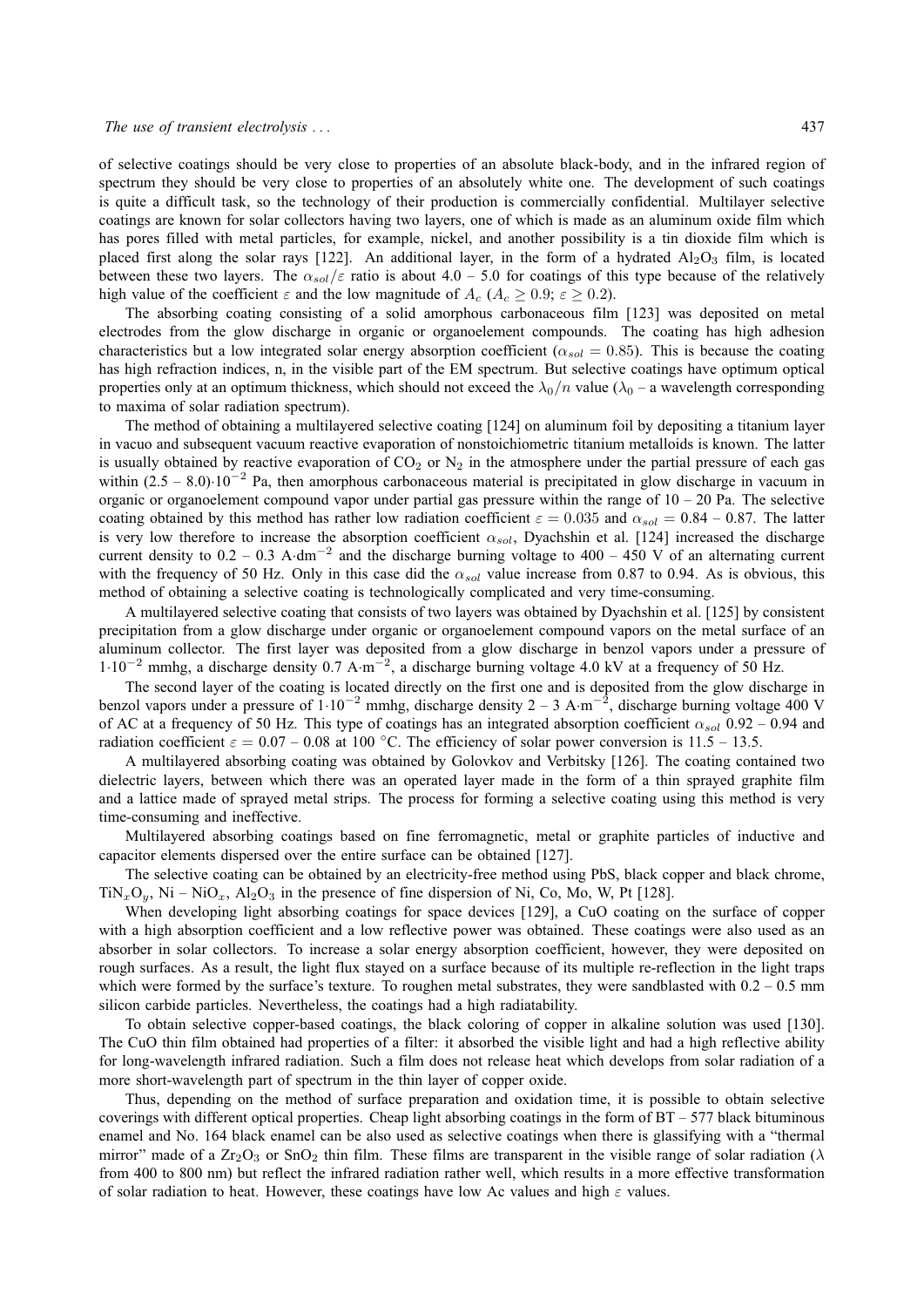Moldovanov et al. [131] obtained a selective coating which consisted of aluminum particles precipitated in nitrogen-containing plasma. Atoms of nitrogen create strong covalent bonds with surrounding aluminum atoms which results in an aluminum lattice distortion and transformation of solar into thermal energy. When obtaining selective coatings which reflect or absorb optical radiation selectively, various pigments are also used [132]. They are added to the selective coatings composition in a dispersion form [133]. ZnO, TiO<sub>2</sub>, MgO, Al<sub>2</sub>O<sub>3</sub> and others are referred to pigments that reflect optical radiation in the short-wavelength region.  $Fe<sub>3</sub>O<sub>4</sub>$ , Sb<sub>2</sub>O<sub>3</sub> and carbon-based pigments absorb optical radiation over the entire optical range from visual to infrared, therefore, they are used as solar absorbers.

Metal-based thin films that absorb visible light and passing infrared radiation are the common type of a selective coating. Among these are coatings from black chrome and black nickel which are applied on nickel, zinc, tin or copper substrates using an electrochemical method. Black chrome coatings are the most promising ones, since they allow one to obtain the required optical properties and have a high thermal stability. However, when depositing black chrome, the density of an electric current is almost a hundred times higher than that for black nickel, therefore, the cost of black chrome selective coatings is high.

Coating selectivity can also be provided solely by geometrical factors: surface asperities should be greater than the wavelength of light in the spectrum of visible and near IR regions and less than a wavelength corresponding to its surface intrinsic radiation. Such a surface for the first of the above spectrum regions will be black, and for the second one it will be mirrored. Surfaces with a dendritic or porous structure with appropriate sizes for the dendritic needles and pores have selective properties.

Thus, the efficiency of a solar collector can be increased by using selective absorbing coatings on a heat absorber surface which absorb the visible part of the EM spectrum well and do not practically radiate in the infrared region of spectrum [134].

As it appears from the reviewed methods of obtaining selective coatings, the mature methods at present are as follows: chemical vapor deposition, vacuum dusting, galvanic and chemical ones. The methods listed have a number of disadvantages: high process energy intensity (more than 200 kW·m<sup>-2</sup>); multilayer coatings and their deposition time; expensive and ecologically harmful components; insufficiently high transformation efficiency for solar energy. According to the current standards [134] for good selective coatings, the absorption ability has to be not less than 92 % (0.92), and the radiation ability – no more than 30 % (0.3). Selective coatings can be deposited on such materials of a heat exchanger (absorber) as aluminum, steel, nickel, titanium, silver, copper and others. Additionally, the thickness of coatings having absorbing properties should not exceed 1  $\mu$ m. While developing selective coatings, their cost is also an important factor, since the use of one type of a selective coating or another can result in either decrease of costs for the collector's other elements or increase them and, thus, make their characteristics worse.

The use of an asymmetric alternating current to obtain selective coatings has received almost no attention in the literature. Meanwhile, the use of an asymmetric alternating current, which allows one to regulate the structure of an oxide film and the amount of impurities in it, is very promising for obtaining such coatings.

When developing a technique to obtain optically selective coatings on the surface of Type AD 31 and Type A5M aluminum alloy using a transient electrolysis method, Bespalova et al. [78] paid much attention to a surface preparation to receive a developed microstructure. Therefore a stage of zinc electrodeposition was added to the surface preparation methods. As a result of interaction of the components of a zinc electrolyte, the reaction of sodium tetrahydrozincate formation proceeds as follows:

$$
ZnO + 2NaOH + H2O \rightarrow Na2[Zn(OH)4].
$$
\n(1)

Heating the zinc solution increases the rate of the reaction (1) and the content of sodium tetrahydrozincate in the solution. While immersing a sample of aluminum alloy into a sodium tetrahydrozincate solution, the process of zinc chemical reduction takes place on its surface. The structure and the specific surface of the aluminum sample change due to a contact exchange of aluminum atoms to zinc atoms in a crystal lattice. The zinc layer was removed from the surface of an aluminum alloy using orthophosphoric acid solution [78]. When it was removed, the surface had a very developed microstructure. The latter was confirmed by the images of the surface of Type AD 31 and Type A5M aluminum alloys that were received by means of high vacuum scanning electron microscopy (Fig. 1) after its preparation. The surface consisted of pyramid-shaped projections, with their base being 0.8 – 1.5 microns and their height – 0.5 to 1.5 microns. To obtain selective coatings is difficult, and in this case, it is also complicated by the fact that the electrolytes used to oxidize aluminum and its alloys [135–142] cannot be used, as they do not allow one to obtain porous coatings with thickness not more than 1 micron, simultaneously filling pores with a highly-dispersed metal. But heavy coatings have high radiatabilities.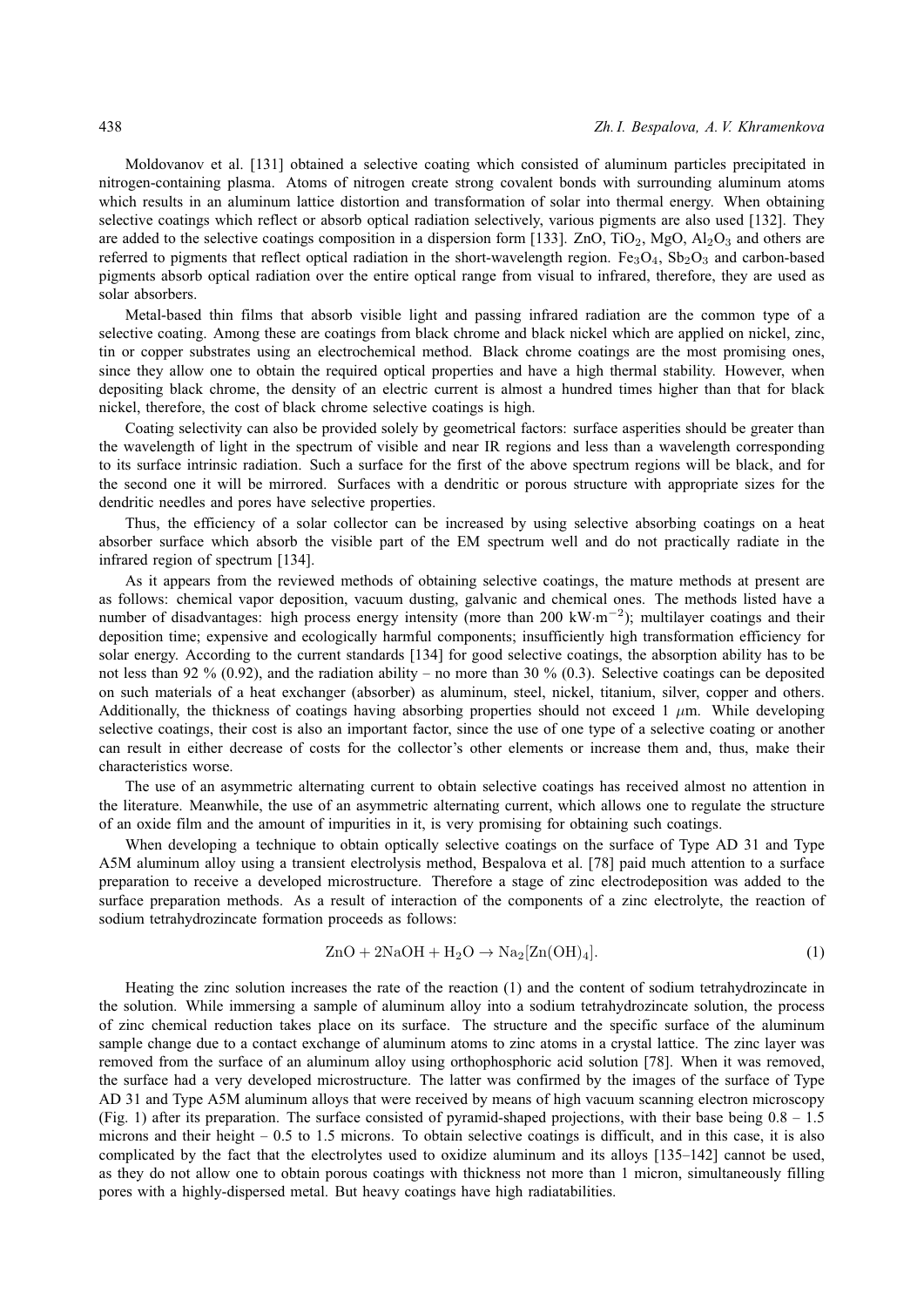

FIG. 1. Morphology of Type AD 31 and Type A5M aluminum surface after pretreatment

The composition of an electrolyte solution containing: formalin – 1.5 g/l; citric acid – 1.0 g/l; ammonium sulfate  $[A_2(SO_4)_3.18H_2O]$  – 35.0 g/l; nickel sulfate  $[NiSO_4.7H_2O]$  – 35.0 g/l was developed [78]. The oxidation mode when obtaining selective coatings was the following: the ratio between average cathode and anode current densities was 2:1; the temperature  $-25\pm 5$  °C; the time  $-150.0$  s. During asymmetric alternating current electrolysis in aqueous solutions of nickel salts, nickel hydroxides are usually formed [72,76] which for nickel oxidation levels within the range of  $(42)$   $\div$   $(43)$ , form a continuous number of solid solutions in nickel oxide [143] corresponding to the NiOOH formula  $x$ , where  $x$  changes from 2 to 1.2.

The process of deposition for hydrated nickel ion (an aquacomplex) from solution on an electrode surface in the form of a solid phase proceeds by equation:

$$
(\text{Ni}^{2+}) \cdot y\text{H}_2\text{O} - 2\text{e}^- + 2\text{H}_2\text{O} \rightarrow (\text{NiOOH}_2) \cdot x\text{H}_2\text{O} + 2\text{H}^+. \tag{2}
$$

One can suggest two methods for this process development. The first one deals with the formation of coatings due to chemical precipitation of nickel hydroxides from aquacomplex solutions when basifying a near-electrode layer near the electrode surface:

$$
(Ni2+) \cdot yH2O + 2OH- \rightarrow Ni(OH)2 \cdot xH2O + (y - x) \cdot H2O.
$$
 (3)

While cycling under the influence of an asymmetric alternating current, the film charge in an anode semiperiod is:

$$
\text{Ni(OH)}_2 \rightarrow \text{NiOOH}_2 - ze^- + zOH^- \rightarrow \text{NiOOH}_{2-x} + zH_2O,\tag{4}
$$

and the discharge in a cathodic semiperiod which occurs is:

$$
\text{NiOOH}_2 + z\text{e}^- + z\text{H}_2\text{O} \rightarrow \text{NiOOH}_2 + z\text{OH}^-.
$$
 (5)

The galvanic nickel deposition in aluminum oxide pores  $Al_2O_3$  can also proceed in a cathodic semiperiod:

$$
Ni^{2+} + 2e^- \rightarrow Ni,
$$
 (6)

and the subsequent oxidation can proceed in an anode semiperiod due to oxygen evolution:

$$
4OH^- \rightarrow O_2 + 2H_2O + 2e^- \quad (in an alkaline medium), \tag{7}
$$

$$
2H_2O \rightarrow O_2 + 4H^+ + 2e^-
$$
 (in an acidic medium). (8)

The above equations  $(2 - 8)$  represent a simplified record. In fact, an oxide film has water molecules in its composition, and ions in solution represent aquacomplexes. In addition to reaction (8), however, a nickel oxidation can proceed via:

$$
\mathrm{Ni} + 2\mathrm{H}_2\mathrm{O} \rightarrow \mathrm{NiOOH}_2 + 2\mathrm{H}^+ + 2\mathrm{e}^-.
$$

The selective coating obtained by the method [78] consists of aluminum oxide particles having sizes ranging from 20 to 70 nm (Fig. 2). The raster electron microscopy showed that in aluminum oxide particles, there is highly-dispersed nickel which is evenly distributed on the entire surface (Fig. 3).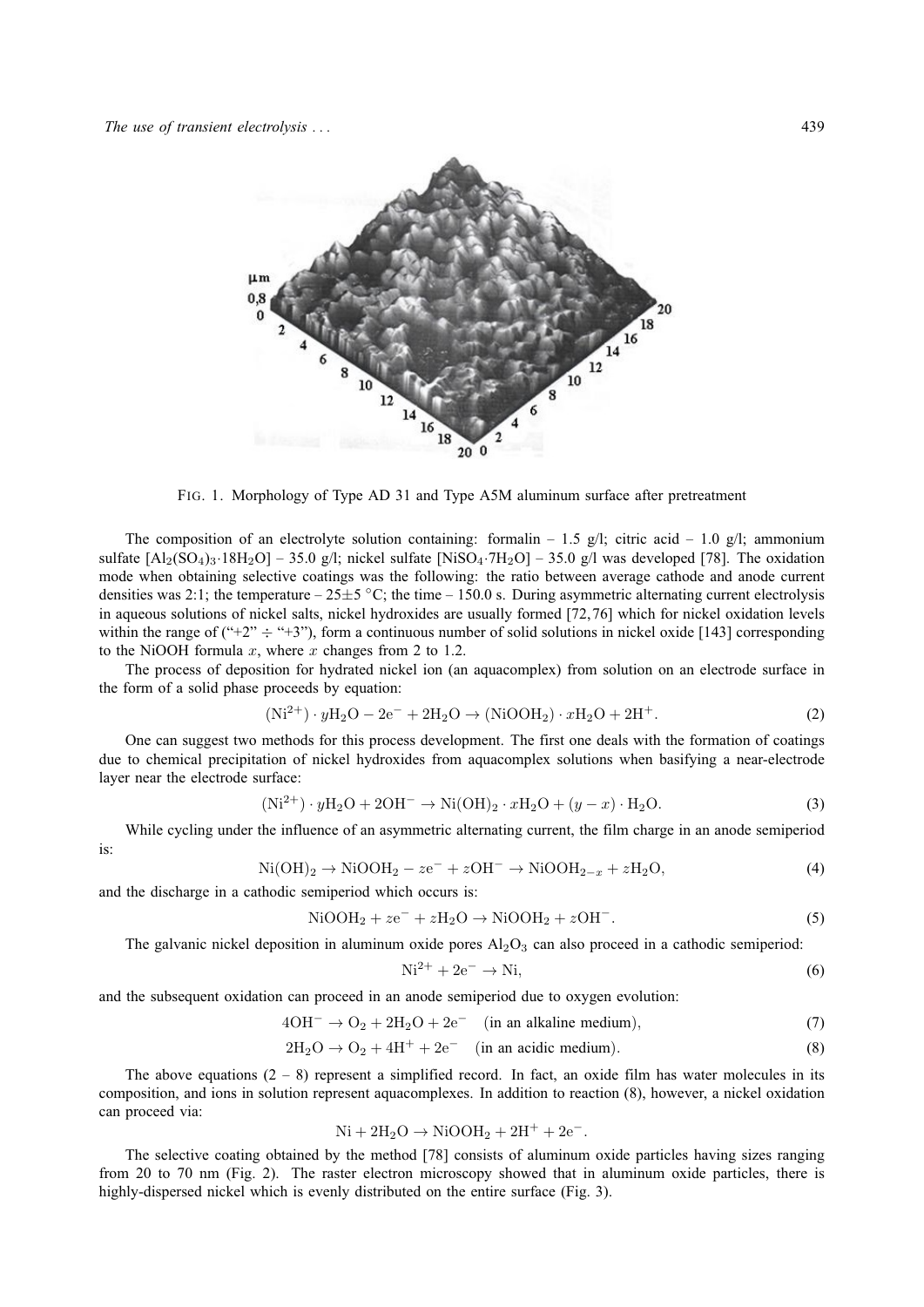

FIG. 2. SEM – image of the selective coating on the surface of aluminum: a – general view of the surface at the angle of 45 $\degree$ , b – image of fine-dispersed nickel in nanoscale hollows of aluminum oxide



FIG. 3. Image of a selective coating surface in the X-ray radiation of  $N$ iK<sub> $\alpha$ </sub>-line. Density of white points is proportional to the nickel content

This suggests that the coating represents aluminum oxide nanotubes filled with nickel nanoparticles. Thus, in pores of oxides, a highly-dispersed nickel is deposited in a cathodic semiperiod according to reaction (6).

Gnedenkov et al. found [144] that in solutions and in powder samples complex compounds in an anion form of aluminum with carboxylic acids can be formed by carboxy groups at  $pH = 2 - 4$ , carboxyl groups and hydroxy groups at  $pH = 4 - 9$  and only hydroxy groups at  $pH = 9 - 10$ . The similar complex formation of nickel with citric acid is likely to take place to obtain selective coatings in an electrolyte solution.

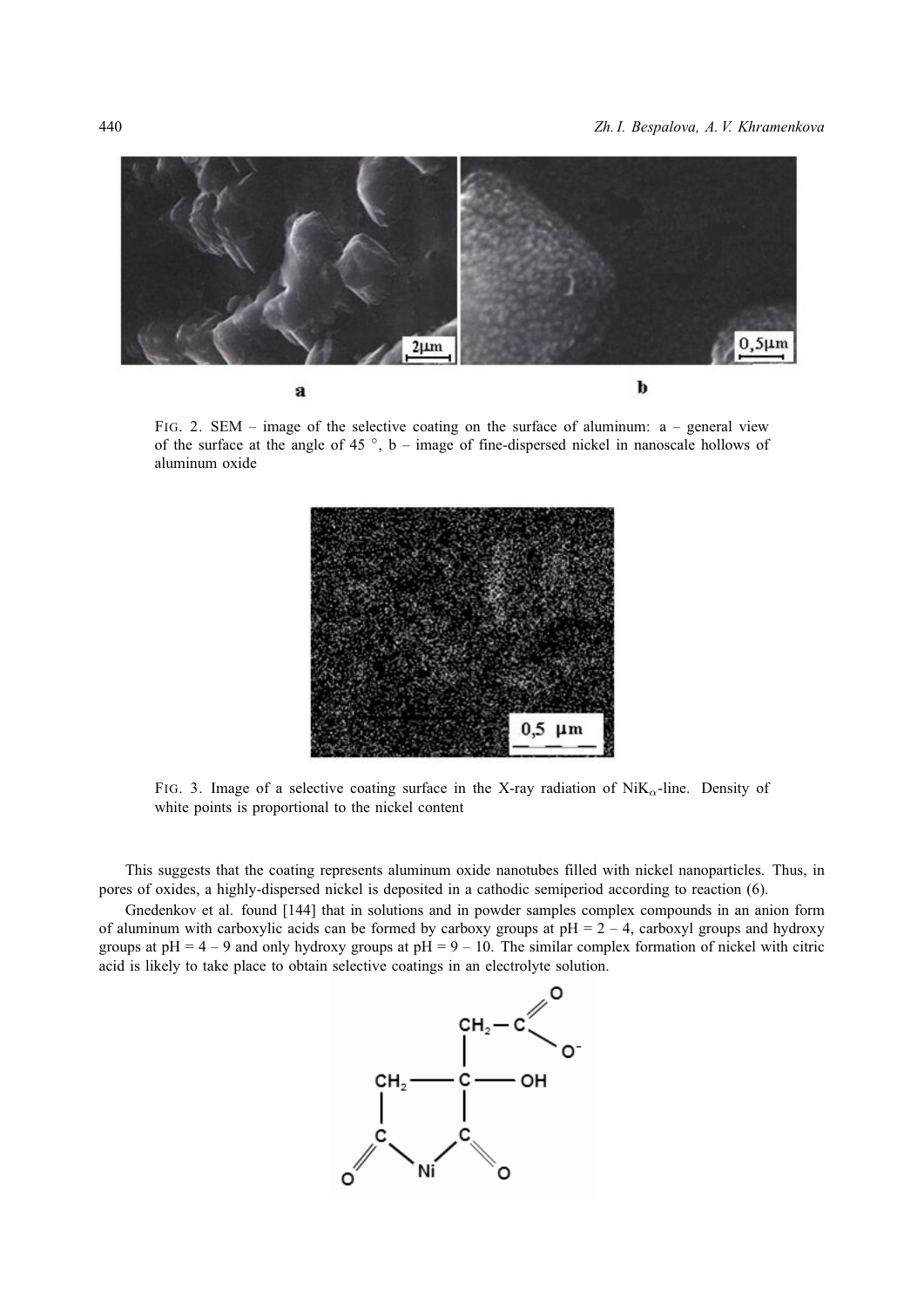#### *The use of transient electrolysis . . .* 441

This process enables one to suppress the formation of nickel hydroxide in a cathodic semiperiod because of alkalinizing near-cathode space and makes the lifting of nickel to an electrode surface easier where it is deposited in the form of highly-dispersed nickel in aluminum oxide pores.

The presence of a citric acid in the composition of an electrolyte [78] besides the processes of complex formation also provides high adhesion for an optically selective coating to a substrate, creating an acid medium in which the partial oxidation process for an aluminum alloy with formation of a thin layer of aluminum oxide takes place. Under optimum conditions, the optical selective coatings with absorption coefficient of 93.5 % and radiation coefficient of 6.0 % were obtained using the method of Type AD 31 and Type A5M aluminum alloys surface preparation developed by Bespalova et al. [78]. These data are among the best characteristics of optical selective coatings manufactured by industry for helioplants. The development of an effective surface allowed reduction of the probability for a secondary photon to leave surface coatings because of its repeated rereflection in light traps formed by the surface relief.

To increase the thermoreceptor properties of optical selective coatings, it is necessary to have a transparent layer that is resistant to the impact of ultra-violet radiation on its surface. Initially, fluoroplastic (type F-3MV, F-32LN) and silicone varnishes (type KO-85) were investigated as a transparent layer by Bespalova et al. [44]. The most promising of them was the  $1 - 3$  mass% solution of F-32LN fluoroplastic varnish. The presence of this layer allowed them to increase the absorption coefficient to 95.0 % and slightly increased the radiating power to 9.0 %.

According to the results of the research, the developed optical selective coatings had high heat stability that confirmed the possibility of their use in helioplants.

Thus, on the surface of aluminum alloys, optically-selective coatings were obtained under polarization by an asymmetric alternating current that enabled researchers to obtain single-layer coatings with exceptional optical properties within 2.5 min; to reduce power consumption of the process to 10 kW·m<sup>-2</sup>; to exclude the use of expensive components; and to ensure ecological safety of coatings formation.

#### **3. Catalytically-active composite materials based on transition metal oxides**

The development of composite coatings based on transition metal oxides, including molybdenum oxide compounds with a wide range of practical application [145–148] is a promising trend of surface modification.

Composite coatings based on molybdenum oxides are especially attractive because of their atypical chemistry resulting from multiple valence states. In addition, they are stable, have significant activity and selectivity in different processes [149].

Molybdenum oxide compounds can be obtained by a hydrothermal method [150], pyrolysis of various oxide organic precursor molybdenum compounds [151] chemical dehydration of colloidal solutions [152] and also by an electrochemical method using a direct current from molybdate solutions [153]. Among the methods for directed synthesis of new catalytically active composite materials based on molybdenum, cobalt, nickel, iron, manganese, vanadium oxides, electrochemical methods are very promising. The electrolytic depositions of molybdenum oxides in the form of specific modifications:  $Mo<sub>4</sub>O<sub>11</sub>$ ,  $Mo<sub>8</sub>O<sub>23</sub>$ ,  $Mo<sub>23</sub>$ ,  $Mo<sub>3</sub>$ ,  $Mo<sub>3</sub>$ ,  $Mo<sub>18</sub>O<sub>52</sub>$  and  $Mo<sub>9</sub>O<sub>26</sub>$  from ammonium molybdate and sodium molybdate solutions are the subject of a large number of studies [93, 97, 150, 151, 154]. Electrochemical methods for obtaining such systems from aqueous solutions have a number of specific characteristics because the state of Mo (VI) in an aqueous solution has certain impact on the mechanism of electrochemical reactions. The latter is caused by the fact that depending on the concentration of molybdenum containing particles and pH of the solution, various isopoly compounds are formed.

A unique feature of obtaining molybdenum-based coatings from aqueous solutions is that they cannot be obtained in pure form. The most common elements of such coatings are Co, Ni, Fe [155], which have a catalytic effect on electrochemical molybdate ions reactions. Molybdenum electrolytes are stable only at pH 3.5 – 5.0, therefore hydroxy acids or their salts are added into their composition, along with transition metal elements.

The reduction of the large molybdate- ion MoO $^{2-}$  is a very complex process which involves electron and proton transfer processes. It proceeds in a stepwise manner, i.e. by individual elementary stages. In the case of low molybdate concentrations, the formation of Mo – Ni, Mo – Co, Mo – Fe alloys will occur in the solution as a result of induced co-precipitation [156–158], proceeding through the formation of intermediates. Monovalent ions, radicals (in the presence of hydroxy acids in the electrolyte solution) and complex compounds with varying degrees of stability can act as intermediates during reaction. The nature of the intermediates, however, is not adequately studied, and the evidence of their existence on the surface or in solution is indirect. Nevertheless, one must not ignore this, as they can determine the rate and direction of an electrochemical process.

The primary process in the formation of coatings from solutions containing transition metal compounds is the deposition of iron group metals, and molybdenum deposits because of its ions adsorption by hydroxy forms of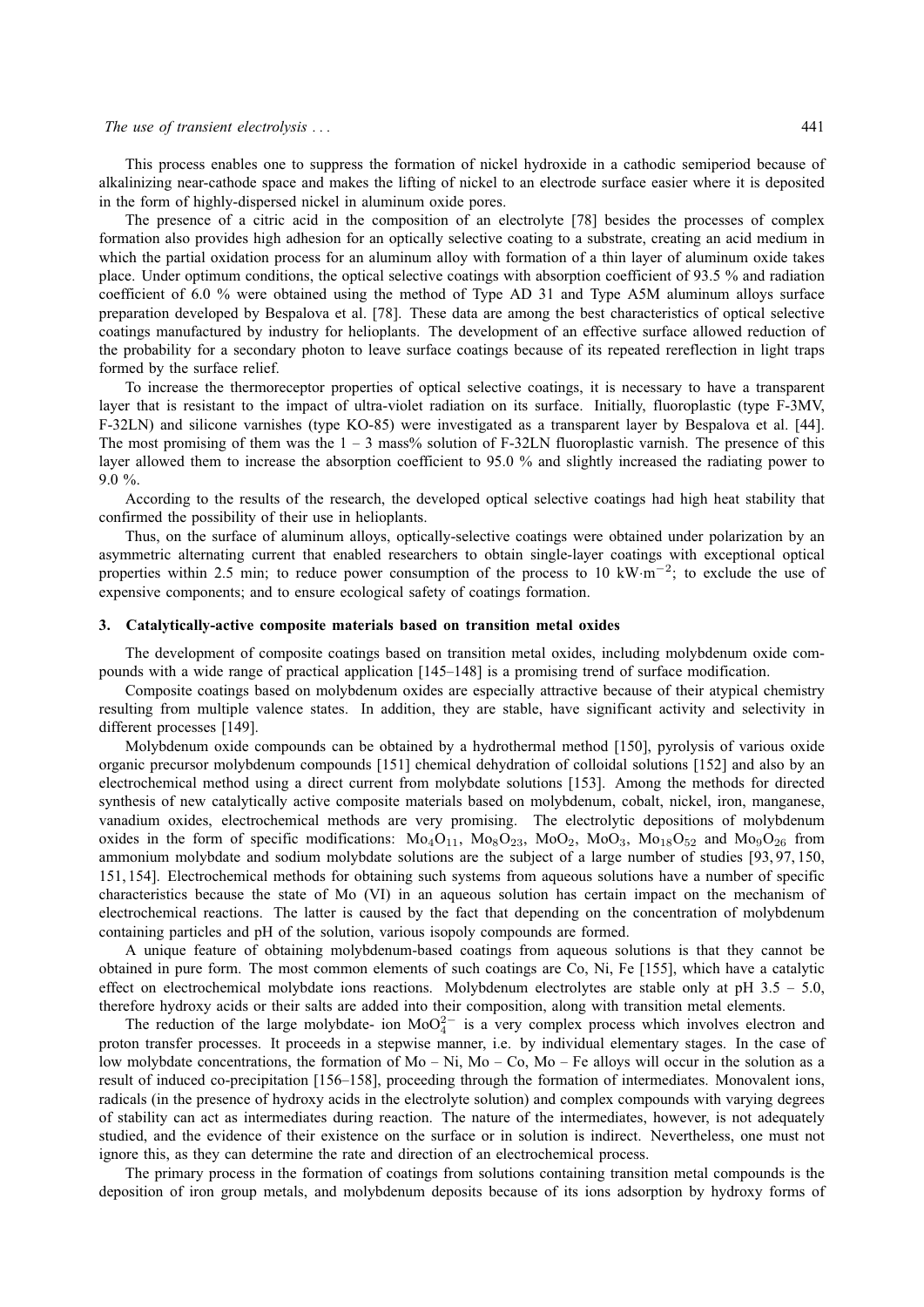nickel, cobalt or iron (CoOH $_{ads}^+$  NiOH $_{ads}^+$ ), which cover the electrode. In case of higher MoO<sup>2</sup><sup>-</sup> content in an electrolyte solution, the electrical deposition of alloys becomes impossible and the products of partial reduction of molybdate ions deposits on the cathode. They represent both simple and complex oxide systems which are catalysts for the discharge of protons. The oxide film formed acquires electronic conductivity; its further reduction stops and only hydrogen reduction proceeds on the surface [155].

The formation of molybdenum oxides is catalyzed by iron metal group citrate complexes, for example, by a CoCit complex [159, 160]:

$$
\text{MoO}_4^{2-} + 2\text{H}_2\text{O} + 2\text{e}^- \xrightarrow{\text{CoCit}} \text{MoO}_2 + 4\text{OH}^-.
$$

The presence of cobalt in the solution determines if one obtains molybdenum oxides at low concentrations, with substoichiometric molybdenum oxides being formed, whose color is associated with the presence of oxygen vacancies [161], and the potentials which are more positive than minus 0.125 V can be attributed to the cobalt molybdenum oxidation [158]. The high efficiency of molybdenum oxide formation in the presence of Co (II), Fe (II) and Ni in the solution may be connected with simultaneous CoCit adsorption on molybdenum and the presence of electroactive colloidal forms of  $[Fe(OH)_x]Fe^{2+}$ ,  $[Ni_yFe_zOH]^{n+}$  or  $[Co_yFe_zOH]^{n+}$  in the reaction layer which reduces hydrogen evolution [162].

In [163], it was determined that reduction of hexavalent molybdenum in ammonium citrate electrolytes occurs mainly from heptamolybdate ions. Ammonium ions increase the percentage of heptamolybdate in the solution which increases their reduction, and the presence of citrate has a depolymerization effect on hexavalent molybdenum compounds. The citrate-ion is a hard ligand, so it could retain pentavalent molybdenum compounds in a solution and prevent its disproportionation with  $MoO<sub>2</sub>$  formation. The quantitative ratio of citrate ion and ammonium ion allows one to control the rate of formation of molybdenum oxide and its quantity.

The degree of molybdenum oxidation in oxide films was (IV), (V) and (VI). In the presence of ammonium ions, Mo(VI) reduction to intermediate oxidation states is facilitated. One can suggest that ammonium ions, in addition to cobalt ions serve as donors of protons that are necessary to reduce molybdenum oxygen-containing compounds. However, the main factors that affect the formation of hydroxide forms, the process of polymerization and chemisorption processes are the pH-value and the electrolyte temperature.

The deposition of molybdenum oxides takes place only when the potentials are more negative than some threshold value, which depends only on the electrolyte composition [159]. In the partial reduction of Mo(VI) during electrolysis of aqueous solutions of molybdates  $M_0O_2$  [164,165],  $M_0O_3$  [166],  $M_0O_2$ ,  $M_0O_8$ , nonstoichiometric compounds type  $Mo<sub>3</sub>O<sub>R-x</sub>$  as well as mixed Mo (IV) – Mo (V) oxides [167] are formed. These products can be subjected to further reduction, its mechanism is still not clear [165–169]. It is significant that in solutions containing Mo(VI), Co, Ni, Fe and hydroxy acids various chemical reactions that lead to the formation of a wide range of compounds, including complex ones can proceed. The identification of Mo(VI) complexes is very problematic. However, citrate complexes, for example, type HrMoO<sub>4</sub>Cit<sup>(5-r)</sup> [165, 169], H<sub>x</sub>Mo<sub>7</sub>O<sub>24</sub><sup>(6-x)</sup>-NiMoO<sub>24</sub>H<sub>6</sub><sup>-</sup>, H<sub>x</sub>(MoO<sub>4</sub>)<sub>2</sub>Cit<sup>(7-x)</sup><sup>-</sup> and H<sub>x</sub>MoO<sub>x</sub>Cit<sup>(5-x)</sup><sup>-</sup> [170] are documented, which confirms that complex chemical or electrochemical processes occur during the co-deposition of molybdenum with transition metals (Co, Ni, Fe) from electrolyte solutions containing hydroxy acids.

The ligand excess in the electrolyte composition is not desirable and its concentration should not be also very low. Otherwise, slightly-soluble hydroxides can be formed because of the system's stability loss in bulk solution.

The possibility of obtaining molybdenum oxides by cathodic reduction during electrolysis of aqueous solutions of sodium molybdate and ammonium heptamolybdate on the surface of steel was determined in [93, 97, 154, 171– 173], where it was supposed that under investigated circumstances several parallel reactions were realized with a certain probability for proceeding:

$$
MoO42 + 2H2O + 2e- \rightarrow MoO2 + 4OH-
$$
  
2MoO<sub>4</sub><sup>2</sup> + 5H<sub>2</sub>O + 6e<sup>-</sup> \rightarrow Mo<sub>2</sub>O<sub>3</sub> + 10OH<sup>-</sup>  
2MoO<sub>4</sub><sup>2</sup> + 3H<sub>2</sub>O + 2e<sup>-</sup> \rightarrow Mo<sub>2</sub>O<sub>5</sub> + 6OH<sup>-</sup>.

According to [93, 97, 154, 171, 172], during formation of molybdenum oxides the main step is the discharge of the MoO $_4^{2-}$  ion, whose rate largely depends on the intensity of its forestalling hydrogen evolution. The summary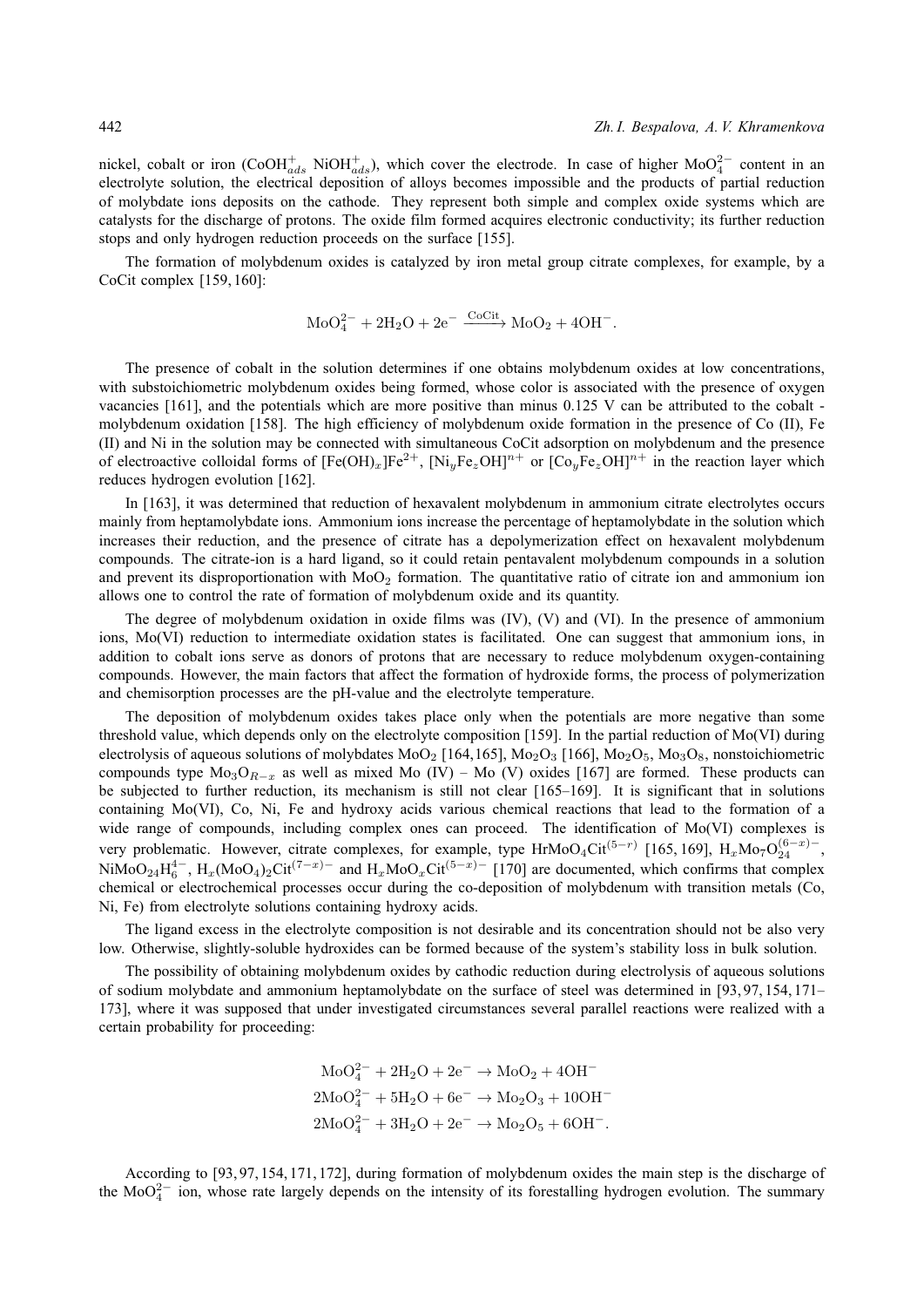scheme of an electrode process can be represented by a number of the following chemical equations [154]:

$$
MoO42- + 2H+ + e- \to MoO3- + H2O
$$
\n(9)

$$
\text{MoO}_4^{2-} \text{ads} + 2\text{H}^+ \to 2\text{MoO}_{3\text{ads}} + \text{H}_2\text{O}
$$
 (10)

$$
\text{MoO}_3^- + 2\text{H}^+ + \text{e}^- \rightarrow \text{MoO}_2^- \text{ads} + \text{H}_2\text{O}
$$
 (11)

$$
3\text{MoO}_{3\text{ads}} + \text{MoO}_{2\text{ads}} \rightarrow \text{Mo}_{4}\text{O}_{11\text{ads}} \tag{12}
$$

The given scheme reflects the sequential interdependence of electrochemical (9,11) and redox (10) reactions as well as the initial stage of phase transition (12). The justification for such a mechanism has not been thoroughly proven.

In addition to a MoO<sub>3</sub> rhomboidal main phase MoO<sub>3</sub>·2H<sub>2</sub>O, MoO<sub>3</sub>·H<sub>2</sub>O monoclinic phases and MoO<sub>x</sub>(OH)<sub>y</sub> crystallographic shift phase can be present in the composition of the coatings. In [174], using an electrochemical method, molybdenum oxide compounds were formed on the surface of steel, nickel and carbon from aqueous solutions containing:  $(NH_4)_6M_0T_2a_4·4H_2O - 10.0$  g/l; HF – 1.0 g/l; cathodic current density of 0.5 – 1.0 A·dm<sup>-2</sup>; electrolysis time – 10 min at room temperature. The cathodic deposits obtained represented such phases as  $Mo_{3-x}(OH)_x$ ,  $Mo_{3}(H_2O)_2$ ,  $Mo_{3}(H_2O)_{0.5}$ ,  $Mo_{3}O_{8}·H_2O$ .

In an aqueous electrolyte solution, some dissolved forms of molybdate ions are present, depending on its pH, which should largely determine all electrochemical processes. However, the greatest rate of molybdenum oxides formation was observed at pH 4.

In ammonium heptamolybdate acidic solutions,  $((NH_4)_6Mo_7O_{24} \cdot 4H_2O)$  Mo(VI) first reduces to Mo(V) and then to trivalent compounds Mo(III), and oxide Mo<sub>4</sub>O<sub>11</sub>  $nH_2O$  represents an intermediate oxide compound between pentavalent  $Mo<sub>2</sub>O<sub>5</sub>$  and hexavalent  $Mo<sub>3</sub>$ . The reactions which proceed on the cathode can be presented by the equations:

$$
MoO42- + 4H2O + 2e- \rightarrow MoO2 \cdot 2H2O + 4OH-
$$
  

$$
4MoO42- + 10H+ + 2e- \rightarrow Mo4O11 + 5H2O
$$
  

$$
2MoO42- + 6H+ + 2e- \rightarrow Mo2O5 + 3H2O.
$$

Additionally, the step below is also present:

$$
Mo_4O_{11} \rightarrow 3MoO_3 + MoO_2.
$$

It is also necessary to consider that molybdenum oxides formation due to a partial molybdate ion reduction proceeds with a simultaneous cycling of oxides on the surface, i.e. they are subjected to oxidation and reduction because of the changes of current direction. As a result, the spinel is formed in the active coating. A great variety of other spinel phases are considered in detail in [175–178].

When analyzing cathodic processes for the formation of molybdenum oxide phases, the processes of Mo(VI) polymerization which take place in heptamolybdate solutions with the formation of polymer cations Type [(MoO<sub>2</sub>)(MoO<sub>3</sub>)<sub>n−1</sub>]<sup>2+</sup> or polyacids (H<sub>2</sub>Mo<sub>2</sub>O<sub>7</sub>, H<sub>2</sub>Mo<sub>3</sub>O<sub>10</sub>), and redox processes leading to formation of oxide radicals are excluded from consideration. In general, the formation processes for molybdenum oxide phases and complex oxide phases using an asymmetric alternating current is very complicated. Despite the complexity of a molybdenum compound's state both in aqueous solutions and in a solid phase, however, composite materials based on oxide compounds of molybdenum can be very useful as catalytically active materials, while solving applied problems of electrochemistry. The confirmation of the latter is the research [179–182] on obtaining catalytically active coatings based on transition metal oxides (Mo, Ni, Co, Fe) by depositing their salts from aqueous solutions under polarization by an asymmetric alternating current on the surface of St. 3 steel. The composition of electrolyte and electrolysis modes that allow one to obtain composite oxide catalytically-active coatings have been developed and optimized by Bespalova et al. [182].

Composite oxide coatings were formed on the surface of St. 3 steel pre-treated using a standard method [183] further comprising the stage of surface modification by galvanizing with a subsequent removal of a zinc layer. The main electrolyte aqueous solution components were iron(II) sulfate (FeSO<sub>4</sub>·7H<sub>2</sub>O), cobalt sulfate (CoSO<sub>4</sub>·7H<sub>2</sub>O), ammonium heptamolybdate  $(NH_4)_6M_07O_{24} \cdot 4H_2O$ , nickel sulfate  $(NiSO_4 \cdot 7H_2O)$ , boric  $(H_3BO_3)$  and citric  $(C_6H_8O_7)$  acids. The device consisting of two paralleled diodes conducting a current in different directions through the adjustable resistance was used as a technological current source.

The asymmetry parameter  $(j_k/j_a)$  was equal to 1.44; the electrolyte temperature – 65 – 70 °C; pH – 4; and coating deposition time – 60 min.

The X-ray diffraction data demonstrated that the phase composition of the coating substance is rather complex. The basic phases of the coating composition are molybdenum oxides  $(MoO<sub>3</sub>, MoO<sub>2</sub>, and Mo<sub>18</sub>O<sub>52</sub>)$ , spinel (Fe<sub>3</sub>O<sub>4</sub>),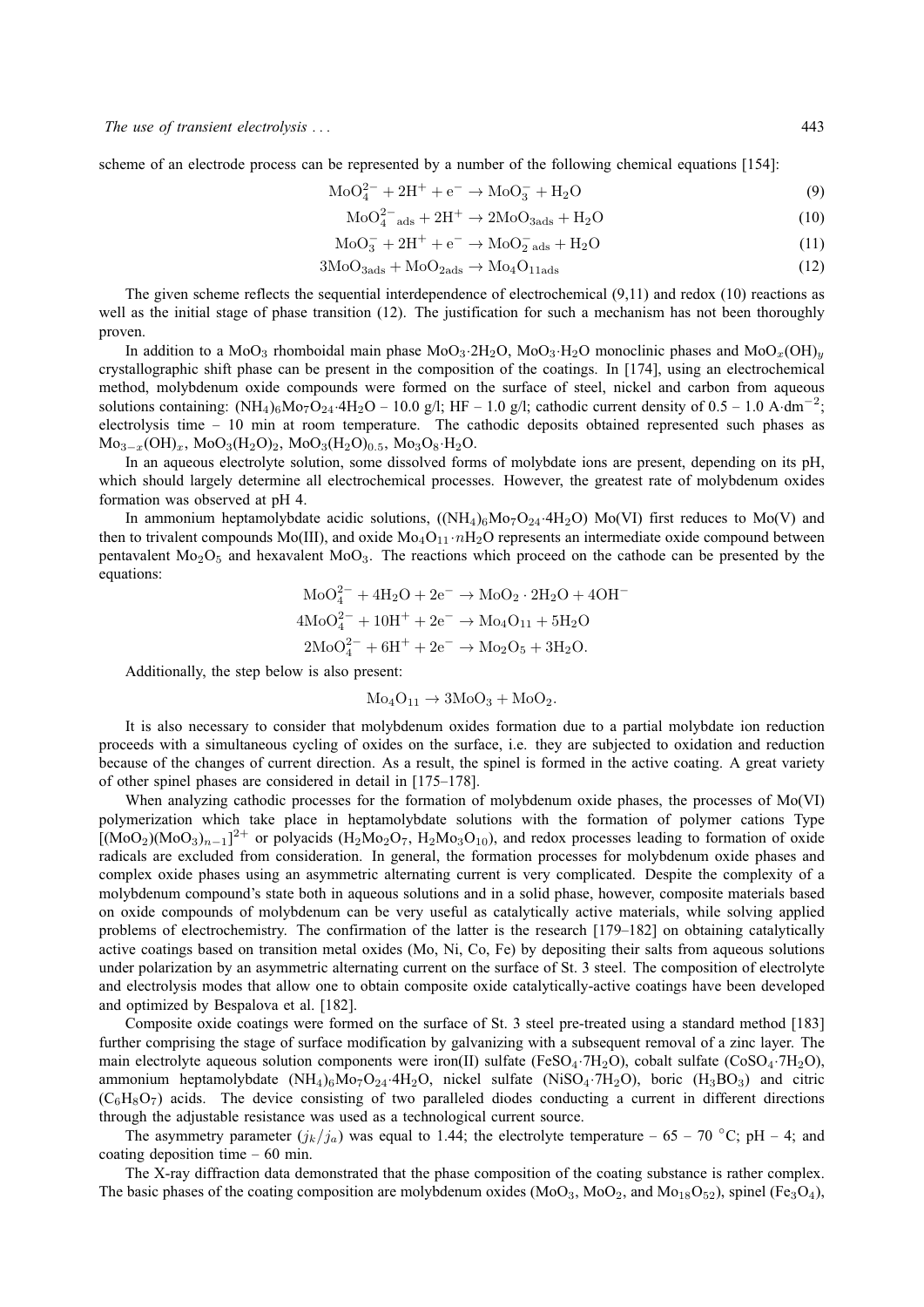and cobalt, nickel, and iron molybdates ( $COMoO<sub>4</sub>$ , NiMo $O<sub>4</sub>$ , and FeMo $O<sub>4</sub>$ ). Molybdenum oxide Mo $O<sub>3</sub>$  has a stable layered structure, consisting of 2D networks bound by vertices of  $[MOO<sub>6</sub>]$  octahedral. The weak binding between layers in the structure of a rhombic  $Mo<sub>3</sub>$  enables these layers to be rearranged into polymorphic modifications of MonO<sub>3n−x</sub> by the crystallographic shear mechanism [184]. This accounts for the presence of Mo<sub>18</sub>O<sub>52</sub> in the coating's substance.

The transmission electron microscopic data demonstrated that the electron diffraction patterns apart from the a.m. phases contain lines of molybdenum oxide  $Mo<sub>4</sub>O<sub>11</sub>$  and complex oxides  $CoFe<sub>2</sub>O<sub>4</sub>$  and  $(Co,Ni)Fe<sub>2</sub>O<sub>4</sub>$  with an inverted spinel structure. The oxides  $Mo_{18}O_{52}$  and  $MoO_3$  are the most active catalytic phases of a composite coating with high selectivity that were obtained in [182].

Compared with the interplanar spacings (°) of the known molybdenum oxides [185], the whole set of interplanar spacings obtained using X-ray and HRTEM data suggests that the coating substance contains  $MoO<sub>2</sub>$  (space group P21/n), Mo<sub>4</sub>O<sub>11</sub> (space group P<sub>nma</sub>), and β-MoO<sub>3</sub>(space group P21/c). The electron-microscopic study of oxide compounds obtained demonstrated that these compounds are present in coating composition in the form of agglomerates of particles (Fig. 4a) having a needle morphology (Fig. 4b).The coating itself has a cracked microstructure that is characteristic of oxygen compounds of molybdenum [186]. The calculation of coating crystalline particle sizes using Debye-Scherrer formula showed that their sizes range from  $6.5 - 9$  nm



FIG. 4. Micrographs of the composite coatings substance. (a) Agglomerates of oxide compounds and (b) structure of separate particles

The oxides  $MO_2$ ,  $MO_3$ ,  $MO_4O_{11}$ ,  $Mo_{18}O_{52}$ ,  $Fe_3O_4$ ,  $CoFe_2O_4$ ,  $(Co,Ni)Fe_2O_4$ ,  $CoMo_4$ ,  $NiMoO_4$ ,  $FeMoO_4$ that are present in composite coatings represent themselves as heterogeneous catalysts which are used in oxidation processes as cathode materials for chemical power sources and increase the protective ability in corrosive environments [187–189].

Composite oxide materials developed in [179–182] were investigated for their potential use as catalysts in liquid-phase oxidations of glyoxal to glyoxylic acid. The test results showed that their catalytic activity is greater than that of Pt- and Pd-containing catalysts: the conversion value is higher by 13 %, and the selectivity value by 20 %. Composite coatings based on transition metal oxides not only have good catalytic properties, but good performance characteristics as well. Corrosion-protective properties increase by 25- to 50-fold when the coating thickness is 15 microns, tensile strength is 3.1 MPa and microhardness is 250 MPa.

The real advantage of the above research is the fact that for the first time, composite coatings based on molybdenum oxides, complex molybdenum oxides and its oxygen compounds with iron group metals were obtained on a solid substrate by deposition of their salts from aqueous solutions using transient electrolysis.

#### **4. Conclusion**

In this review, the principles for the formation of oxide composite nanostructured materials by electrochemical methods are considered and the benefits of transient electrolysis when obtaining such materials are shown. The use of an asymmetric alternating current allows one to obtain principally new oxide nanostructured composite materials both based on metal substrate oxidation processes and metal oxides deposition from aqueous solutions of their salts. The use of an asymmetric alternating current allows the creation of principally new oxide nanostructured composite materials both based on metal substrate oxidation processes and metal oxides deposition from aqueous solutions of their salts. This approach expands the spectrum and methods of new nanostructured materials considerably [190, 191].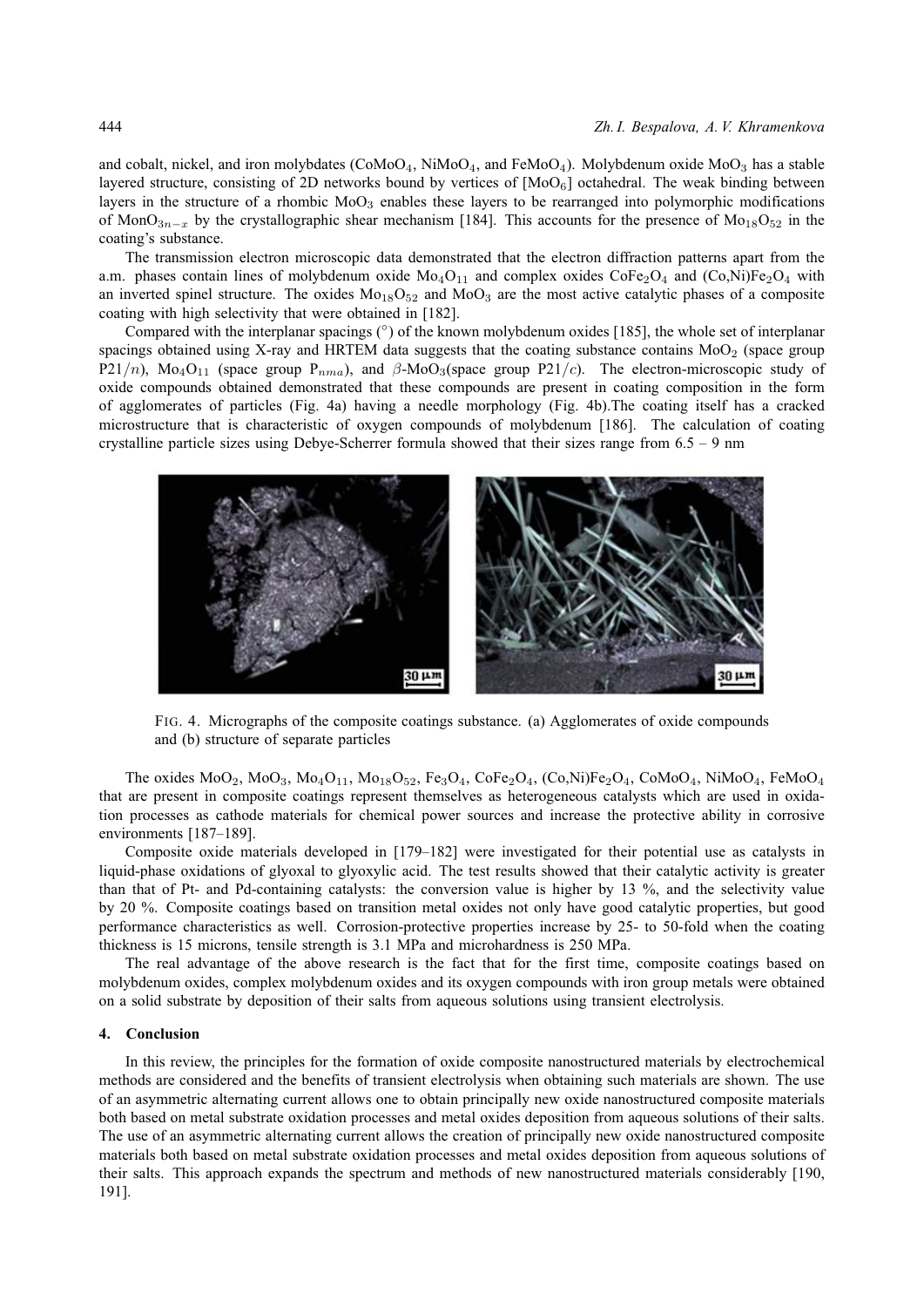#### *The use of transient electrolysis . . .* 445

The development of technologies to produce oxide composite nanostructured materials by a method of transient electrolysis is one of the promising directions for nanotechnologies because of its such obvious advantages, such as availability, simplicity of experimental design, relative low costs. Nanomaterials obtained by this method can be very promising as optically selective coatings used in helioplants and as catalytically active materials in oxidation processes, cathode materials in chemical current sources, sensors for monitoring the gas content in the atmosphere, and can significantly increase corrosion resistance and protective ability in a number of corrosive environments. The method of transient electrolysis enables one to obtain composite materials based on complex oxides of molybdenum, cobalt, manganese, nickel, iron, vanadium as disordered solid solutions with a defective structure. The latter determines a large set of their various properties.

Due to the cycling processes on the surface of the substrate (steel, nickel, copper and other metals) a transition spinel layer is formed which ensures high adhesion of the obtained composite oxide material. The deposition of oxides from aqueous solutions of their salts inder electrolysis by an asymmetric alternating current, as is shown in the reviewed works, occurs when an average cathodic current is more than anodic one, the electrode periodically being an anode or a cathode. The deposited composite oxide coatings are still not adequately investigated. The use of an asymmetric alternating current can lead to new, exciting and unexpected results which, undoubtedly, will find many new applications.

### **Acknowledgements**

We thank Professor V.V. Gusarov, doctor of chemical sciences, for valuable advice in discussion of the experimental results.

#### **References**

- [1] Raeva O.V., Shestakov I.Ya. Electrochemical Method of Discharged Waters Cleaning with of Alternating Curent. *Journal of Siberain University. Engeneering & Technologies*, 2011, **3** (4), P. 348–355.
- [2] Kilimnik A.B., Nikiforova E.Y. Electrochemical behavior of nickel and its oxides in concentrated sodium hydroxide solutions. *Russian Journal of Electrochemistry*, 2013, **49** (12), P. 1122–1126.
- [3] Degtyareva E.E., Kilimnik A.B., Ankudimova I.A. Anodic Oxidation of Sodium 2–mercaptobenztiazolate anion in the Presence of 5–Methyl–2- hexanol. *Russian Journal of Electrochemistry*, 2007, **43** (10), P. 1203–1205.
- [4] Klochko N.P., Volkova N.D., Starikov V.V. et al. Utilization of alternating current methods for manufacture of selective absorbing coatings for heat collectors. *Functional Materials*, 2005, **12** (3), P. 123–125.
- [5] Zhang J., Ge H., Li Z., Ding Z. Internal heating of lithium–ion batteries using alternating current based on the heat generation model in frequency domain. *Journal of Power Sources*, 2015, **273**, P. 1030–1037.
- [6] Abdulla T., Yerokhin A., Goodall R. Effect of plasma electrolytic oxidation coating of the specific strength. *Materials and design*, 2011, **32**, P. 3742–3749.
- [7] Yoshioka T., Chavez-Valdez A., Rocther J.A. et al. AC electrophoretic deposition of organic-inorganic composite coatings. *Journal of colloid and interface science*, 2013, **392**, P. 167–171.
- [8] Kudryavtsev Yu.D., Bespalova Zh.I., Pyaterko I.A. et al. Optimization of anodic aluminum oxide filling with polytetrafluoroethylene in polarization with asymmetrical alternating current. *Russian Journal of Applied Chemistry*, 2000, **73** (4), P. 631–634.
- [9] Makarochkina S.M., Rozin Yu.I., Samarin K.M. et al. Electrochemical Synthesis of Tetraethylleaf at a Lead Trickle–Bed Electrode. *Soviet Electrochemistry*, 1985, **21** (12), P. 1529–1533.
- [10] Alsrayhen E., McLeod E. et al. Impact of AC/DC spark anodizing on the corrosion resistance of Al–Cu alloys. *Electrochimica Acta*, 2011, **56**, P. 6041–6048.
- [11] Chávez-Valdez A., Boccaccini A.R. Innovations in electrophoretic deposition: Alternating current and pulsed direct current methods. *Electrochimica Acta*, 2012, **65**, P. 70–89.
- [12] Chávez-Valdez A., Herrmann M., Boccaccini A.R. Alternating current electrophoretic deposition (EDP) of TiO<sub>2</sub> nanoparticles in aqueous suspensions. *Journal of Colloid and Interface Science*, 2012, **375**, P. 102–105.
- [13] Hibino T., Inoue T., Sano M. Electrochemical reduction of NO by alternating current electrolysis using yttria–stabilized zirconia as the solid electrolyte: Part II. Modification of Pd electrode by coating with Rh. *Solid State Ionics*, 2000, **130** (1–2), P. 31–39.
- [14] Klochko N.P., Volkova N.D., Starikov V.V. et al. Utilization of alternating current methods for manufacture of selective absorbing coatings for heat collectors. *Functional Materials*, 2005, **12** (3), P. 548–554.
- [15] Hekman F., Sohrabi B., Rahmanifar M.S. Growth of the cobalt using AC electrochemical deposition on anodized aluminum oxide templates. *J. Nanostruct. Chem.*, 2014, http://link.springer.com/ article/10.1007/s40097-014-0105-2.
- [16] Karimi E.Z., Esmaeilzaden J., Marzbanrad E. Electrospun TiO<sub>2</sub> nanofibre-based gas sensors fabricated by AC electrophoresis deposition. *Bull. Mater. Sci.*, 2015, **38** (10), P. 209–214.
- [17] Sadykov N.R., Kocherga E.Y., Dyachkov P.N. Nonlinear current in modified nanotubes with exposure to alternating and cocstant electric fields. *Russian Journal of Inorganic Chemistry*, 2013, **58** (8), P. 951–955.
- [18] Therese G.H.A., Kamath P.V. Electrochemical Synthesis of Metal Oxides and Hydroxides. *Chem. Mater.*, 2000, **12** (5), P. 1195–1204.
- [19] Korobochkin V.V., Balmashov M.A., Gorlushko D.A. et al. Phase Composition and Pore Structure of Nanoparticulate Tin Oxides Prepared by AC Electrochemical Synthesis. *Inorganic Materials*, 2013, **49** (10), P. 993–999.
- [20] Korobochkin V.V., Kosintsev V.I., Bystritskii L.D., Kovalevskii E.P. Preparation of Aluminum Hydroxide Gel by AC Electrolysis. *Inorganic Materials*, 2002, **38** (9), P. 914–916.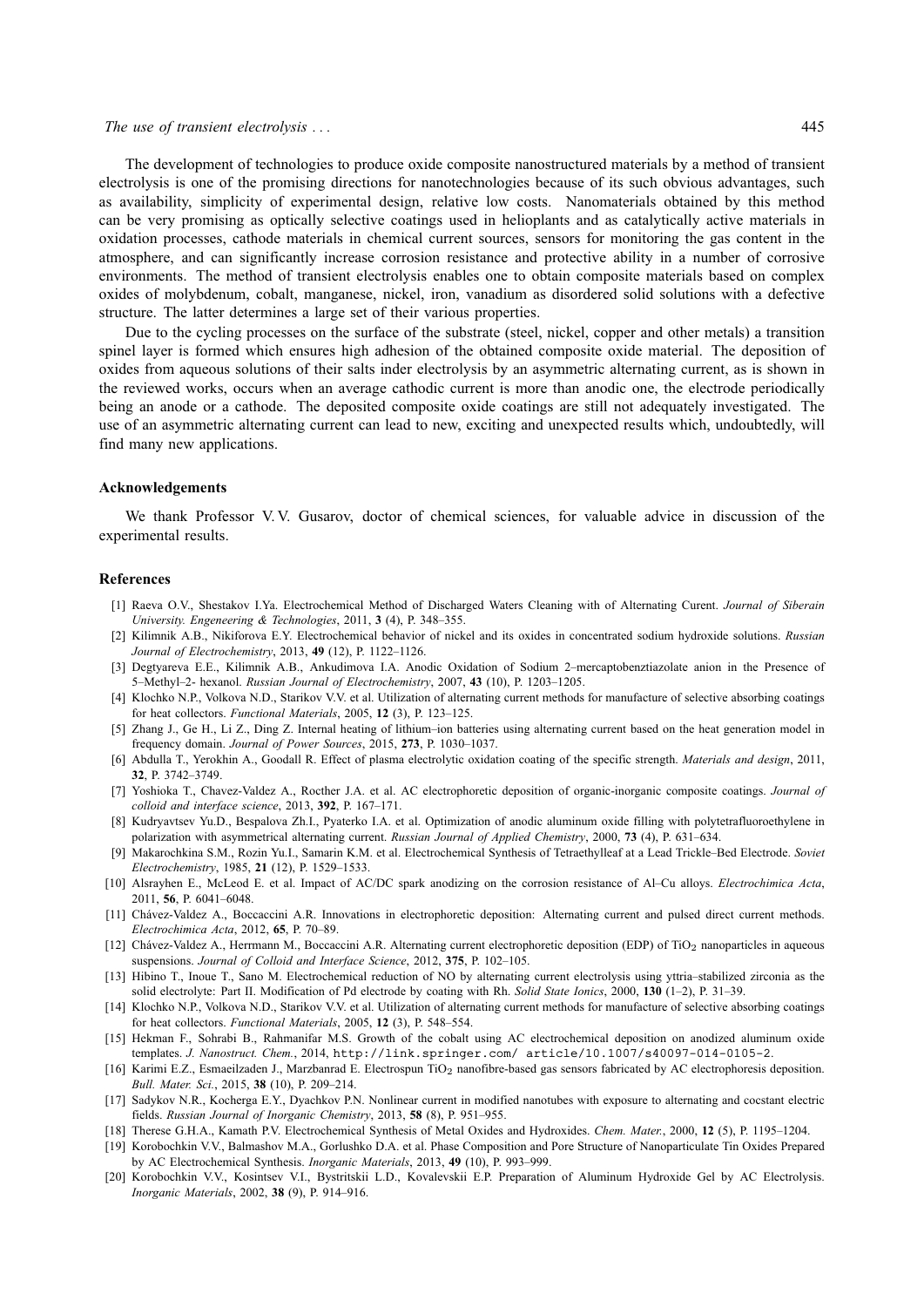- [21] Usoltseva N.V., Korobochkin V.V., Balmashnov M.A. Air Carbonisation of AC Electrochemical Copper and Aluminium Oxidation Products. *International Journal of Engeneering & Technology*, 2013, **2** (1), P. 2355–2362.
- [22] Dolinina A.S., Korobochkin V.V., Usoltseva N.V. et al. Joint destruction of cadmium and copper at alternating current electrolysis in sodium hydroxide solution. *Procedia Chemistry*, 2014, **10**, P. 369–372.
- [23] Raju K., Yoon D.H. Electrophoretic deposition of BaTiO<sub>3</sub> in an aqueous suspension using asymmetric alternating current. *Materials Letters*, 2013, **110**, P. 188–190.
- [24] Jagminas A., Valsiūnas I., Šimkūnaitė B., Vaitkus R. Pecularities of Bi<sup>0</sup> nanowire arrays growth within the alumina template pores by ac electrolysis. *Journal of Crystal Growth*, 2008, **310**, P. 4351–4357.
- [25] Sankar P.R., Tiwari P., Kumar R. et al. Synthesis and characterization of cadmium selenide nanostructures on porous aluminum oxide templates by frequency alternating current electrolysis. *Applied Surface Science*, 2010, **256**, P. 2097–2103.
- [26] Atrashchenko A.V., Krasilin A.A., et al. Electrochemical methods of synthesis of hyperbolic metamaterials. *Nanosystems: Physics, Chemistry, Mathematics*, 2012, **3** (3), P. 31–51.
- [27] Yoon C., Suh J.S. Electrochemical Fabrication of CdS/Co Nanowire Arrays in Porous Aluminum Oxide Templates. *Bull. Korean Chem.*, 2002, **23** (11), P. 1519–1523.
- [28] Sameshima T., Hirata Y. et al. Factors affecting formation of ceria nanoparticles by alternating current electrolysis of aqueous solutions. *Materials Chemistry and Physics*, 2012, **136**, P. 313–316.
- [29] Xu J. Synergy effect on a suspended mixture of ceria and activated carbon for the photocatalytic degradation of phenol. *Powder Tech.*, 2011, **210**, P. 1–5
- [30] Wang C., Ao Y., et al. Preparation, characterization and photocatalytic activity of a novel composite photocatalyst: Ceria-coated activated carbon. *Journal of Hazardous Materials*, 2010, **184** (1–3), P. 35–41.
- [31] Kang H.S., Kang Y.C., Koo H.Y. et al. Nano-sized ceria particles prepared by spray pyrolysis using polymeric precursor solutio. *Mater. Sci. Eng. B*, 2006, **127** (2–3), P. 99–104.
- [32] Wang Y., Zhang F., Guo Y. et al. 3D navicular ceria micro/nanocomposite structure with multi-layered arrangement and its application in CO oxidation. *Mater. Chem. Phys.*, 2010, **120** (1), P. 23–30.
- [33] Ivanov V.K., Kopitsa G.P., et al. Hydrothermal growth of ceria nanoparticles. *Russian Journal of Inorganic Chemistry*, 2009,**54** (12), P. 1857–1861.
- [34] Ivanov V.K., Polezhaeva O.S., et al. Hydrothermal microwave synthesis of nanocrystalline cerium dioxide. *Doklady Chemistry*, 2009, **426** (2), P. 131–133.
- [35] Panahi-Kalamuei M., Alizadeh S., Mousavi-Kamazani M., Salavati-Niasari M. Synthesis and characterization of CeO<sub>2</sub> nanoparticles via hydrothermal route. *Journal of Industrial and Engineering Chemistry*, 2015, **21**, P. 1301–1305.
- [36] Rao R., Yang M., et al. Mesoporous CeO<sub>2</sub> nanobelts synthesized by a facile hydrothermal route via controlling cationic type and concentration of alkali. *Microporous and Mesoporous Materials*, 2013, **169**, P. 81–87.
- [37] Pinjari D.V., Pandit A.B. Room temperature synthesis of crystalline CeO<sub>2</sub> nanopowder: Advantage of sonochemical method over conventional method. *Ultrason. Sonochem.*, 2011, **18** (5), P. 1118–1123.
- [38] Baranchikov A. Y., Ivanov V.K., Tretyakov Yu. D. Sonochemical synthesis of inorganic materials. *Russian Chemical Reviews*, 2007, **76** (2), P. 133.
- [39] Yin L., Wang Y., Pang G. et al. Sonochemical synthesis of cerium oxide nanoparticles–effect of additives and quantum size effect. *J. Colloid and Interface Sci.*, 2002, **246**, P. 78-84.
- [40] Ishutina Z.N., Gusarov V.V., Malkov A.A. et al. Phase Transformations in Nanosized γ–Al2O3-SiO2–TiO2. *Zhurnal Neorganicheskoj Khimii*, 1999, **44** (1), P. 16–19.
- [41] Vasilevskaya A., Almjasheva O. Features of phase formation in the ZrO<sub>2</sub>–TiO<sub>2</sub> system under hydrothermal conditions. *Nanosystems: physics chemistry mathematics*, 2012, **3** (4), P. 75–78.
- [42] Baranchikov A.E., Ivanov V.K., Tretyakov Yu.D. Hydrothermal microwave synthesis of nanocrystalline anatase. *Doklady Chemistry*, 2012, **447** (1), P. 241–243.
- [43] Leyva-Porras C., Toxqui-Teran A., et al. Low-temperature synthesis and characterization of anatase TiO<sub>2</sub> nanoparticles by an acid assisted solgel method. *Journal of Alloys and Compounds*, 2015, **647**, P. 627–636.
- [44] Ouzzine M., Maciá-Agulló J.A., et al. Synthesis of high surface area TiO<sub>2</sub> nanoparticles by mild acid treatment with HCl or HI for photocatalytic propene oxidation. *Applied Catalysis B: Environmental*, 2014, **154-155**, P. 285–293.
- [45] Prakash T., Navaneethan M., et al. Synthesis of TiO2 nanoparticles with mesoporous spherical morphology by a wet chemical method. *Materials Letters*, 2012, **82**, P. 208–210.
- [46] Kosobudsky I.D., Ushakov N.M., Yurkov G. Yu. Et al. Synthesis and Structure of Polyethylene-Matrix Composites Containing Zinc Oxide Nanoparticles. *Inorganic Materials*, 2005, **41** (11), P. 1172–1177.
- [47] Bugrov A.N., Vlasova E.N., et al. Distribution of zirconia nanoparticles in the matrix of poly(4,4'-oxydiphenylenepyromellitimide). *Polymer Science Series B*, 2012, **54** (9–10), P. 486–495.
- [48] Yudin V.E., Otaigbe J.U., et al. Effects of nanofiller morphology and aspect ratio on the rheo-mechanical properties of polimide nanocomposites. *Express Polymer Letters*, 2008, **2** (7), P. 485–493.
- [49] Kononova S.V., Korytkova E.N., et al. Nanocomposite based on polyamidoimide with hydrosilicate nanoparticles of varied morphology. *Russian Journal of Applied Chemistry*, 2007, **80** (12), P. 2142–2148.
- [50] Kononova S.V., Korytkova E.N., Maslennikova T.P. et al. Polymer–Inorganic Nanocomposites Based on Aromatic Polyamidoimides Effective in the Processes of Liquids Separation. *Russian Journal of General Chemistry*, 2010, **80** (6), P. 1136–1142.
- [51] Gofman I.V., Svetlichnyi V.M., Yudin V.E. et al. Modification of Films of Heat–Resistant Polyimides by Adding Hydrosilicate and Carbon Nanoparticles of Various Geometries. *Russian Journal of General Chemistry*, 2007, **77** (7), P. 1158–1163.
- [52] Golubeva O.Yu., Yudin V.E., et al. Nanocomposites on the basis of polyimide termoplasts and magnesium-silicate nanoparticles with montmorillonite structure. *Russian Journal of Applied Chemistry*, 2007, **80** (1), P. 106–110.
- [53] Ivanov V.K., Shaporev A.S., et al. Synthesis of polymer composites based on nanocrystalline ZnO and CeO2. *Doklady Chemistry*, 2010, **431** (2), P. 109–112.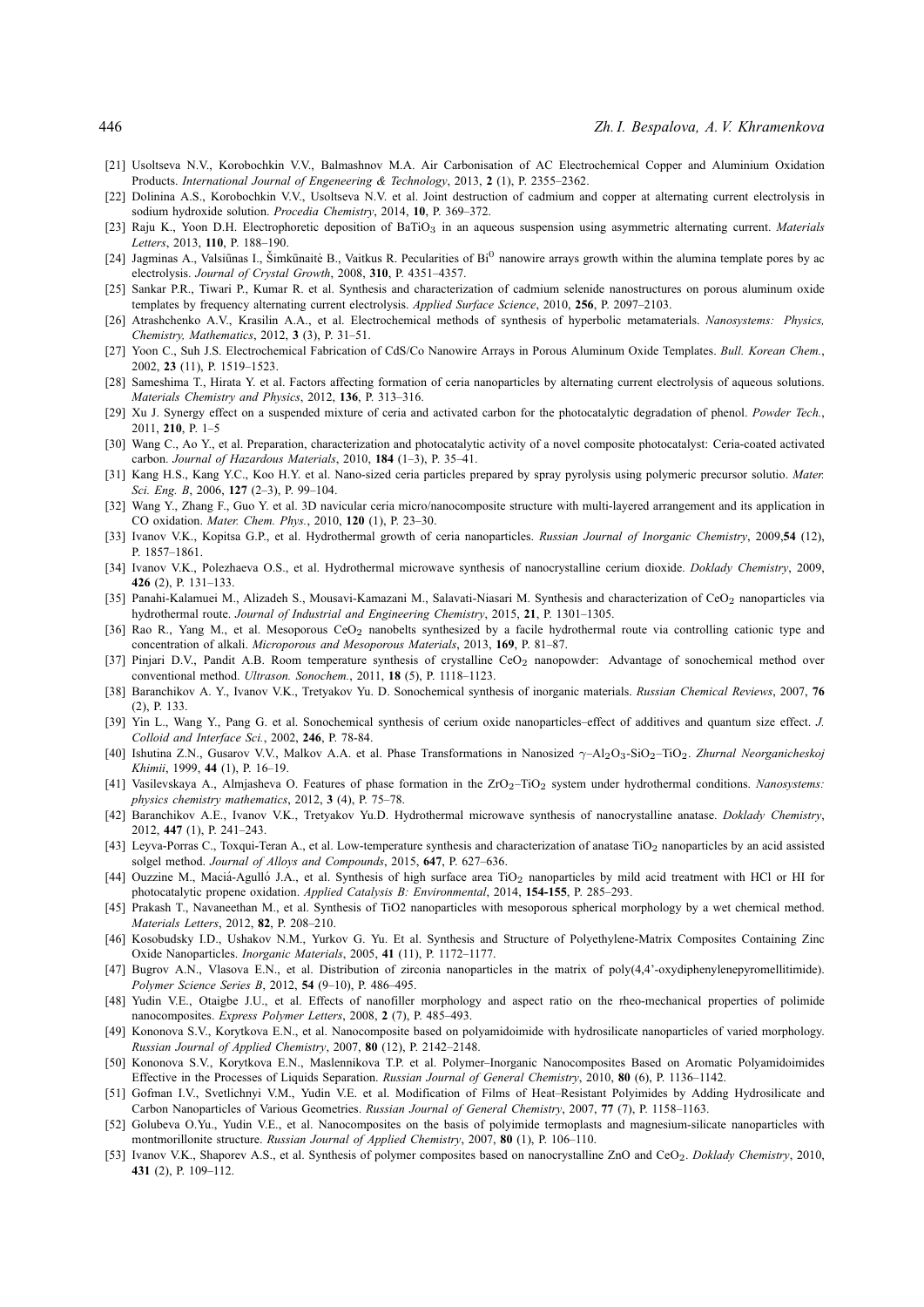- [54] Gorelik V.S., Mikov S.V., Sokolovskii M.I., Tsuzuki T. Secondary Emission of Nanocrystalline Zinc Oxide. *Inorganic Materials*, 2006, **42** (3), P. 282–285.
- [55] Ezhovskii Yu. K., Egorov A.L. Chromium Oxide Nanolayers on Gallium Arsenide. *Inorganic Materials*, 2006, **42** (4), P. 368–373.
- [56] Yue H.M., Liu Z.L., Wang Y., Yao K.L. Electrical Properties of Nanocrystalline CeO<sub>2</sub>-Y<sub>2</sub>O<sub>3</sub> Thin Films Prepared by the Sol-Gel Method. *Inorganic Materials*, 2003, **39** (7), P. 720–724.
- [57] Almjasheva O.V., Korytkova E.N., Maslov A.V., Gusarov V.V. Preparation of nanocrystalline alumina under hydrothermal conditions. *Inorganic Materials*, 2005, **41** (5), P. 4604-67.
- [58] Pozhidaeva O.V., Korytkova E.N., Romanov D.P., Gusarov V.V. Formation of ZrO<sup>2</sup> nanocrystals in hydrothermal media of various chemical compositions. *Russian Journal of General Chemistry*, 2002, **72** (6), P. 849-853.
- [59] Komlev A.A., Gusarov V.V. Mechanism of Nanocrystals Formation of the Spinel Structure in the MgO–Al<sub>2</sub>O<sub>3</sub>–H<sub>2</sub>O System under the Hydrothermal Conditions. *Russian Journal of General Chemistry*, 2011, **81** (1), P. 2222–230.
- [60] Tomkovich M.V., Andrievskaya E.R., Gusarov V.V. Formation under hydrothermal conditions and structural features of nanoparticles based on the system ZrO2-Gd2O3. *Nanosystems: Physics, Chemistry, Mathematics*, 2011, **2** (2), P. 6–14 (In Russian).
- [61] Bugrov A.N., Almjasheva O.V. Formation of nanoparticles Cr2O3 in hydrothermal conditions. *Nanosystems: Physics, Chemistry, Mathematics*, 2011, **2** (4), P. 126–132 (In Russian).
- [62] Gusarov V.V., Ishutina Zh.N., Malkov A.A., Malygin A.A. Peculiarities of the solid-phase chemical reaction in formation of mullite in the nanosize film composition. *Dokl. Akad. Nauk*, 1997, **357** (2), P. 203-205 (In Russian).
- [63] Gusarov V.V. Fast Solid-Phase Chemical Reactions. *Russian J. of Gen. Chem.*, 1997, **67** (12), P. 1846-1851.
- [64] Kolenko Yu.V., Burukin A.A., Churagulov B.R. Hydrothermal synthesis of nanocrystalline powders of various crystalline phases of ZrO<sup>2</sup> and TiO2. *Russian Journal of Inorganic Chemistry*, 2002, **47** (1), P. 1609–1615.
- [65] Pourmortazavi S.M., Marashianpour Z., Karimi M.S., Mohammad-Zadeh M. Electrochemical synthesis and characterization of zinc carbonate and zinc oxide nanoparticles. *Journal of Molecular Structure*, 2015, **1099**, P. 232–238.
- [66] Harra J., Nikkanen J.-P., et al. Gas phase synthesis of encapsulated iron oxidetitanium dioxide composite nanoparticles by spray pyrolysis. *Powder Technology*, 2013, **243**, P. 46–52.
- [67] Srivastava V., Gusain D., Sharma Y.C. Synthesis, characterization and application of zinc oxide nanoparticles (n-ZnO). *Ceramics International*, 2013, **39** (8), P. 9803–9808.
- [68] Haider M.A., Capizzi A.J., Murayama M., McIntosh S. Reverse micelle synthesis of perovskite oxide nanoparticles. *Solid State Ionics*, 2011, **196** (1), P. 65–72.
- [69] Bermejo E., Becue T., Lacour C., Quarton M. Synthesis of nanoscaled iron particles from freeze-dried precursors. *Powder Technology*, 1997, **94** (1), P. 29–34.
- [70] Khayati G.R., Nourafkan E., Karimi G., Moradgholi J. Synthesis of cuprous oxide nanoparticles by mechanochemical oxidation of copper in high planetary energy ball mill. *Advanced Powder Technology*, 2013, **24** (1), P. 301–305.
- [71] Bayal N., Jeevanandam P. Synthesis of TiO<sub>2</sub>–MgO mixed metal oxide nanoparticles via a sol-gel method and studies on their optical properties. *Ceramics International*, 2014, **40** (10), Part A, P. 15463–15477.
- [72] Kudryavtsev Yu.D., Fesenko L.N. Behavior of Porous Nickel during Alternating Current Electrolysis. *Sov. Electrochemistry*, 1976, **12** (3), P. 344–348.
- [73] Kudryavtsev Yu. D., Kukoz F.I., Fesenko L.N. Experimental Study Concerning the Current Distribution in a Porous Nickel Electrode During Polarization with Alternating Current. *Sov. Electrochemistry*, 1975, **11** (3), P. 352–355.
- [74] Bespalova Zh. I., Ivanov V.V., Smirnitskaya I.V. Fabrication of a Titanium Anode with an Active Coating Based on Mixed Oxides of Base Metals. Russian *Journal of Applied Chemistry*, 2010, **83** (2), P. 242–246.
- [75] Galushkin N.E., Kudryavtsev Yu.D. The Effect of External Current Frequency on Depth Distribution of the Quantity of Electricity Passed Through a Porous Electrode. *Russian Journal of Electrochemistry*, 1993, **29** (10), P. 1030–1032.
- [76] Galushkin N.E., Yazvinskaya N.N., Galushkin D.N. Generalized Model for Self-Charge Process in Alkaline Batteries. *Journal of The Electrochemical Society*, 2012, **159** (8), P. 1315–1317.
- [77] Galushkin N.E., Fesenko L.N. Simulating Decomposition of Hydrogen Sulfide in a Three-Dimentional Electrofilter. *Russian Journal of Electrichemistry*, 1997, **33** (8), P. 852–856.
- [78] Method of Making Selective Coating, Patent. 2393275 Russia: MPK C 25D 11/10, F24J 2/48, Bespalova Z.I., Klushin V.A., Djachishin A.S. No. 2009130707/02, Issue No. 18, 7 p.
- [79] Bespalova Zh.I., Lovpache Yu.A., Lipkin M.S. et al. Composite Coatings Based on Copper Oxides Electrodeposited from Solutions and on Polymers. *Russian Journal of Applied Chemistry*, 2006, **79** (7), P. 1105–1109.
- [80] Erokhin A.L., Lubimov V.V., Ashitkov R.V. Model of Oxide Coatings Formation During Plasma-Electrolytic Oxidizing of Aluminum in Silicate Solutions. *Physics and Chemistry of Materials Treatment*, 1996, **5**, P. 39–44.
- [81] Galushkin D.N., Yazvinskaya N.N., Galushkin N.E. Investigation of the process of thermal runway in nickel-cadmium accumulators. *Journal of Power Sources*, 2008, **177** (2), P. 610–616.
- [82] Ivanova N.D., Ivanov S.V., Boldyrev E.I. et al. Thin-Film Cathode Materials Based on Chromium Oxides. *Russian Journal of Applied Chemistry*, 2003, **76** (7), P. 1067–1069.
- [83] Lukiyanchuk I.V., Rudnev V.S., Panin E.S. et al. Modification with Manganese of Anodic Layers Containing Tungsten Oxides. *Russian Journal of Applied Chemistry*, 2003, **76** (10), P. 1597–1599.
- [84] Legagneur V., Liao J.-H., et al. Li2Mn(VO3)4·2H2O: synthesis, crystal structure, thermal behavior and lithium insertion/deinsertion properties. *Solid State Ionics*, 2000, **133**, P. 161–170.
- [85] Apostolova R.D., Shembel E.M., Nagirnyi V.M. Synthesis and Investigations of Electrolytic Sodium-Vanadium Oxide Compounds for Cathodes of Lithium Batteries: The Production of Compounds with Stable Initial Characteristics. *Russian Journal of Electrochemistry*, 2000, **36** (1), P. 36–42.
- [86] Nagirnyi V.M., Apostolova R.D., Baskevich A.S., Shembel E.M. Joint Electrolytic Deposition of Vanadium (V) and Chromium (III) Oxides from Aqueous Sulfate Solutios. *Russian Journal of Applied Chemistry*, 2004, **77** (11), P. 1777–1780.
- [87] Shembel E.M., Apostolova R.D., Nagirny V.M. Electrochemical Synthesis of the Cathode Materials Based on Metal Oxides for Lithium Secondary Batteries. *The 197th Meeting of the Electrochemical Society: Abstracts of Papers*, 2000, Toronto, P. 105.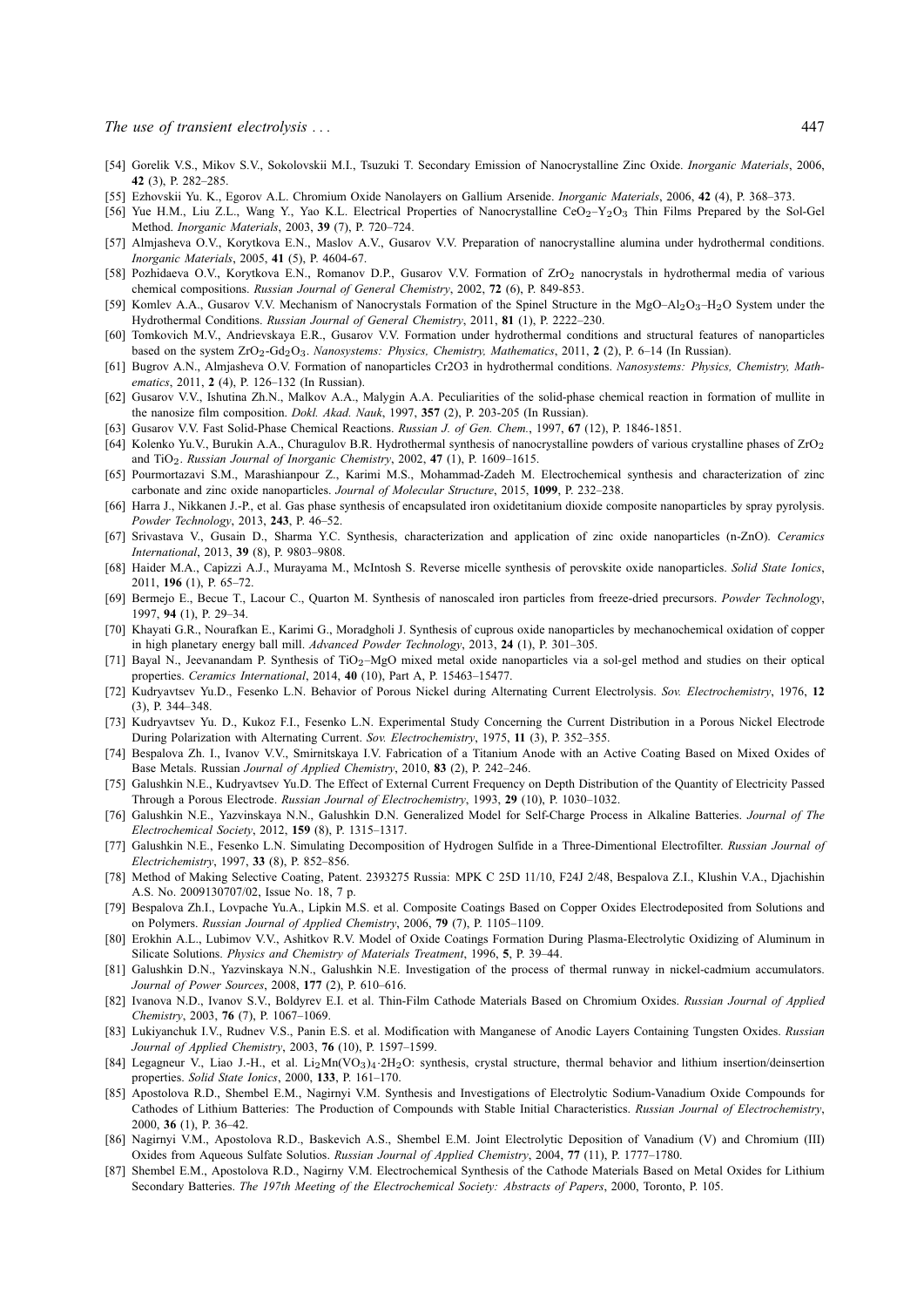- [88] Nagirnyi V.M., Apostolova R.D., et al. Joint Electrolytic Deposition of Vanadium and Manganese Oxides. *Russian Journal of Applied Chemistry*, 2002, **75** (4), P. 552–557.
- [89] Zoski C.G. *Handbook of Electrochemistry*. Elsevier, 2007, 934 p.
- [90] Apostolova R.D., Kolomoets O.V., Danilov M.O., Shembel E.M. Electrolytic Co, Ni–Bimetalsulfide Composites with Hydrophilizated Multi-Wall Carbon Nanotubes in a Prototype Lithium Accumulator. *Surface Engineering and Applied Electrochemistry*, 2014, **50** (1), P. 18–27.
- [91] Nagirnyi V.M., Apostolova R.D., et al. Electrolytic Deposition of Cobals (III) Oxide in the Presence of Nickel (II) and Chromium (III) Ions. *Russian Journal of Applied Chemistry*, 2002, **75** (6), P. 905–910.
- [92] Nagirnyi V.M., Apostolova R.D., Baskevich A.S., Shembel E.M. Anodic Deposition of Vanadium (V) Oxide from Solutions in the Presence of Nickel Ions. *Russian Journal of Applied Chemistry*, **75** (12), P. 1968–1971.
- [93] Nagirnyi V.M., Apostolova R.D., Shembel E.M. Electrodeposition of Molybdenum Oxide and Its Structural Characteristics. *Russian Journal of Applied Chemistry*, 2006, **79** (9), P. 1438–1442.
- [94] Nagirnyi V.M., Apostolova R.D., Baskevich A.S. et al. Electrolytic Preparation of Vanadium (V) Oxide from Oxovanadium (IV) Sulfate Solutions in the Presence of Sodium Ions. *Russian Journal of Applied Chemistry*, 2001, **74** (9), P. 1470–1473.
- [95] Nagirnyi V.M., Apostolova R.D., Baskevich A.S. et al. Electrolytic Preparation of Vanadium (V) Oxide from Saturated Solutions of Ammonium Metavanadate. *Russian Journal of Applied Chemistry*, 2001, **74** (9), P. 1474–1478.
- [96] Nagirnyi V.M., Apostolova R.D., Baskevich A.S. et al. Electrolytic Synthesis of Binary Oxide Systems Based on Manganese (II) Oxide. *Russian Journal of Applied Chemistry*, 2002, **75** (2), P. 213–218.
- [97] Nagirnyi V.M., Apostolova R.D., Baskevich A.S., Shembel E.M. Electrolytic Deposition of Molybdenum Oxide from Aqueous Solutions at Room Temperature. *Russian Journal of Applied Chemistry*, 2004, **77** (1), P. 71–73.
- [98] Nagirnyi V.M., Apostolova R.D., Shembel E.M. Surface Morphology of Electrolytic Deposits of Vanadium, Cobalt, and Manganese Oxides. Russian *Journal of Applied Chemistry*, 2006, **79** (9), P. 1443–1446.
- [99] Belous A.G., Yanchevskii O.Z., Kramarenko A.V. Synthesis of Nanosize Particles of Cobalt and Nickel Oxides from Solutions. *Russian Journal of Applied Chemistry*, 2006, **79** (3), P. 345–350.
- [100] Poizot P., Laruelle S., et al. Nano-sized transition-metal oxides as negative-electrode materials for lithium-ion batteries. *Nature*, 2000, **407**, P. 496–499.
- [101] Nuli Y.N., Zhao S.L., Qin Q.Z. Nanocrystalline tin oxides and nickel oxide film anodes for Li-ion batteries. *J. Power Sources*, 2003, **14**, P. 113–120.
- [102] Ahmad A.S., El-Shobaky G.A., Al-Noaimi A.N., El-Shobaky H.G. Surface and catalytic properties of gamma-irradiated CuO and NiO catalysts. *Mater. Lett.*, 1996, **26**, P. 107–112.
- [103] Curri M.L., Agostiano A., Mavelli F. et al. Reverse micellar systems: self organized assembly as effective route for the synthesis of semiconductor nanocrystals. *Mater. Sci. Eng. C. Biomim. Mater., Sens. Syst.*, 2002, **22**, P. 423–426.
- [104] Dirksen J.A., Duval K., Ring T.A. NiO thin-film formaldehyde gas sensor. *Sensors and Actuators B: Chemical*, 2001, **80** (2), P. 106–115.
- [105] Hotov´y, I., Huran J., et al. Preparation and characterization of NiO thin films for gas sensor applications. *Vacuum*, 2000, **58**, P. 300–307.
- [106] Svegl F., Orel B., Hutchins M.G. et al. Structural and spectroelectrochemical investigations of sol-gel derived electrochromic spinel Co3O4 films. *J. Electrochem. Soc.*, 1996, **143**, P. 1532–1539.
- [107] Takanashi T. First-principles Investigation of the Phase Stability for Ba. Ba( $B^{'}_{1/3}B^{''5+}_{2/3}$ )O<sub>3</sub> Microwave Dielectrics with the Complex Perovskite Structure. *Jpn. J. Appl. Phys.*, 2000, **39**, P. 5637–5641.
- [108] Nagirnyi V.M., Apostolova R.D., Shembel E.M. Anodic Processes Occurring upon V2O5 Electrodeposition. *Russian Journal of Applied Chemistry*, 2007, **80** (1), P. 71–73.
- [109] Stepanova L.I., Ivashkevich L.S., Branitskii G.A. Hydrothermal Synthesis of Tungsten Molybdenum Mixed Oxides. *Russian Journal of Inorganic Chemistry*, 2009, **54** (10), P. 1553–1558.
- [110] Svachula J., Tichy J., Machek J. Oxidation of Propanal on Molybdenum-Vanadium Oxide Catalyst. ˇ *Catalysis Letters*, 1989, **3**, P. 257–262.
- [111] Neiman A.Ya., Trafieva M.F., Kostikov Yu.P. Chemism and mass–transfer routes during phase formation in the V2O<sup>5</sup> MoO3. *Russian Journal of Inorganic Chemistry*, 2005, **50** (10), P. 1472–1484.
- [112] Sviridova T.V., Antonova A.A., Kokorin A.I. et al. Nanostructured Vanadium Molybdenum Mixed Oxides Prepared by the Solvothermal Method. *Russian Journal of Physical Chemistry*, 2015, **9** (1), P. 22–28.
- [113] Shagisultanova G.A., Ardasheva L.P., Orlova I.A. Electro- and Photoelectroactivity of Thin-Layer Polymars Based on [NiSalen] and [NiSalphen] Complexes. *Russian Journal of Applied Chemistry*, 2003, **76** (10), P. 1631–1636.
- [114] Mikhailov O.V. Immobilization of (dd)heteronuclear hexacyanoferrates (II) in a gelatin matrix. *Russian Chemical Bulletin*, 2008, **57** (1), P. 8–17.
- [115] Airapetyan S.S., Balayan G.G., Khachatryan A.G. Synthesis and Some Characteristics of Magnetic Matrices for Fixation of Biologically Active Substances. *Russian Journal of Applied Chemistry*, 2001, **74** (3), P. 519–521.
- [116] Pimkov I.V., Lutsenko O.G., Golubchikov O.A. Immobilization of Cobalt Disulfophthalocyanine Complex on Polypropylene. *Russian Journal of Applied Chemistry*, 2007, **80** (5), P. 828–832.
- [117] Electroplating solution composition for organic polymer-zinc alloy composite plating and plated metal material using such composition. Patent EP 1719826 A1, MPK C 25D 5/26, C 25 D 15/02, C 25 D 3/56, Haruta Y., Hiraki T., Kubota K., N 04801689.3, 2006/45, 14 p.
- [118] Polymer coated particles having immobilized metal ions on the surfaces thereof. Patent 4677027 A US: MPK 32 B 15/08, B 32 B 19/02; B 32 B 19/04, Lindahl M., Porath J. N 06/786,857, N 788,857, 5 p.
- [119] Process for the surface-immobilization of anti-microbial polymers by metal deposition. Patent 0144657 US: MPK 25 D 9/02, C 25 D 205/316, Inhester M., Ottersbach P. N 10/645,553.
- [120] Pomogailo A.D. *Catalysis by polymer immobilized metal complexes*. Gordon & Breach Science Publishing. Amsterdam, 1998, 322 p.
- [121] Tarnizhevskij B.V. Assessment of the Effectiveness of Operating Solar Heating Installation in Russia. *Thermal Engineering*, 1996, **43** (5), P. 373–376.
- [122] Multilaer Selective Absorbing Coating for Solar Collector and Method of Making Said Coating. Patent 2407958 Russia: MPK F 24 J 2/48, Djachishin A.S., Jazvina I.M., Stadnik A.V. N 2008149287/06.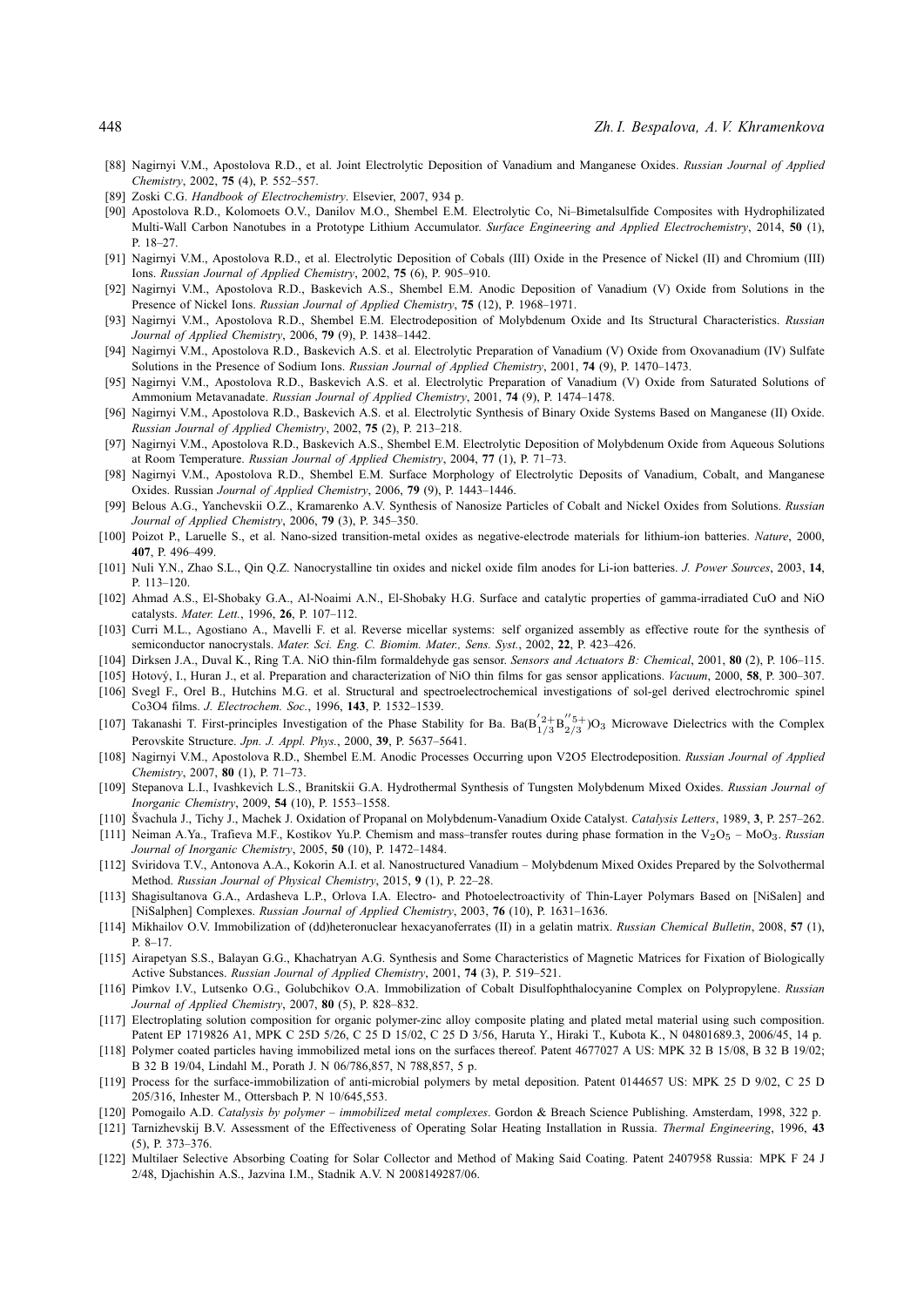- [123] Alturaif H.A., ALOthman Z.A., Shapter J.G., Wabaidur S.M. Use of Carbon Nanotubes (CNTs) with Polymers in Solar Cells. *Molecules*, 2014 (http://www.mdpi.com/journal/molecules).
- [124] Multi-layer selective coating for solar collector. Patent 93028687 Russia: MPK F 24J2/02, Dyachshin A.S., Dremlyuga A.A., Saksonsky V.A., 93028687/06, Bull. No. 10.
- [125] Multi-Layer Selective Coating For Solar Collector. Patent 2044964 Russia: P6 F24J2/48, Dyachshin A.S., Dremlyuga A.A., Saksonsky V.A. N 93028687/06, Bull. No. 15.
- [126] Absorbing Coating. Patent 2271058 Russia: P H01Q17/00, Golovkov A.A., Verbitskij A.V. N 2004122349.09, Bull. No. 6.
- [127] Absorbing Coating For Attenuation of Reflected Electromagnetic Waves; Capacitance Element For Absorbing Coating; Inductance Element For Absorbing Coating. Patent 2125327 Russia: 6 H01Q17/00, Marushkin V.A. N 96102682/09, Bull. No. 8.
- [128] Absorbermaterial für solarthermische Anwendung Gew. 202006011147 U1 DE, F24J2/48, NARVA Lichtquellen GmbH + Co. KG, 09618 Brand–Erbisdorf, N 202006011147U1; filed Sep.21.2006, date of patent Oct.26.2006.
- [129] Moldovanov K.A., Hecceck R., Skrynnikov A.M. Reflectivities of Light-Absorptive coatings Within Visible Wavelenghts Range. *Proceedung of SPIE*, 2000, **4093**, P. 181–192.
- [130] Fredj N., Burleigh T.D. Transpassive Dissolution of Copper and Rapid Formation of Brilliant Colored Oxide Films. *Journal of Electrochemical Society*, 2011, **158** (4), P. 104-110.
- [131] Moldovanov K.A., Anisimova I.A., Skrynnikov A.M. Reflectivity of Al coating sputtered by using the nitrogencontaining plasma. *Proceeding of SPIE*, 2001, **4447**, P. 98–108.
- [132] Pigments Reflecting Optical Emission with Specified Long-Wave Border and Absorbing Emission with Specified Short–Wave Border or at Specified Wavelength. Patent 2127747 Russia: P6 C09C1/00, C09D5/32, C09D5/33Egorov Ju. P., Malinovskaja T.D. N 95110119/04, Bull. No. 9.
- [133] Singh S.M. Paints and Painting Procedures for Solar Energy Collectors. *Proceedings of "the Workshop on Solar Water Heating Systems"*, 1985, New Delhi, India, 6–10 May, P. 153–158.
- [134] ISO/CD 12592,2 Solar Energy-Materials for Flat-Plate Collectors. Qualification Test Procedure for Solar Surface Durability.
- [135] Mozalev A., Surganov A., Magaino S. Anodic Process for Forming Nanostructured Metal-Oxide Coatings for Large-Value Precise Microfilm Resistor Fabrication. *Electrochimica Acta*, 1999, **44** (21–22), P. 2891–3898.
- [136] Skoneczny W., Bara M. Aluminium Oxide Composite Layers Obtained by the Electrochemical Method in the Presence of Graphite. *Material Science – Poland*, 2007, **25** (4), P. 1053–1062.
- [137] Stojanov E., Popov D., Stoychev D. Bildung und Schutzwirkung von Oxidschichten and of Aluminum. *Galvanotechnik*, 1994, **85** (10), P. 3240–3247.
- [138] Yang S., Aoki Y., Skeldon P. et al. Growth of porous anodic alumina films in hot phosphate-glycerol electrolyte. *J. Solid State Electrochem.*, 2011, **15**, P. 689–696.
- [139] Patermarakis G., Moussoutzanis K. Aluminium anodizing in ultra-dense sulfate baths: discovery by overall kinetic and potentiometric studies of the critical role of interface colloidal  $Al<sub>2</sub>(SO<sub>4</sub>)<sub>3</sub>$  nanoparticles in the mechanism of growth and nanostructure of porous oxide coatings. *J. Solid State Electrochem.*, 2005, **9**, P. 205–233.
- [140] Koyama S., Aoki Y., Nagata S., Habazaki H. Formation and dielectric properties of anodic oxide films on Zr-Al alloys. *J. Solid State Electrochem.*, 2011, **15**, P. 2221–2229.
- [141] Henley V.F. *Anodic Oxidation of Aluminium and Its Alloys*. Pergamon Press, Oxford, 1982, 170 p.
- [142] Dolgovesova I.P., Bakovets V.V., Nikiforova G.L., Royak A.Ya. Distribution of Alloying Components During The Anodic-Spark Oxidation of Aluminum Alloys in Concentrated Sulfuric Acid. *Protection of Metals*, 1987, **23** (4), P. 515–518.
- [143] Korolev Y.A., Greish A.A., Kozlova L.M. et al. Glycerol Dehydroxylation in Hydrogen on a Raney Cobalt Catalyst. *Catalysis in Industry*, 2010, **2** (3), P. 287–289.
- [144] Gnedenkov S.V., Khrisanfova O.A., Ignateva L.N. et al. Aluminum Complexation with Metal Tartrates. *Russian Journal of Inorganic Chemistry*, 2005, **50** (12), P. 1925–1932.
- [145] Clark A. Oxides of the Transition Metals as Catalysts. *Ind. Eng. Chem.*, 1953, **45** (7), P. 1476–1480.
- [146] Temperoni G., Gignini P., Icovi M., Panero S. Non-stoichiometric molybdenum oxides as cathodes for lithium cells: Part III. cells based on Mo18O52. *J. Electroanal. Chem.*, 1980, **108** (2), P. 169–180.
- [147] Li Y.B., Bando Y., Golberg D., Kurasima K. Field emission from MoO<sup>3</sup> nanobelts. *Appl. Phys. Lett.*, 2002, **81**, P. 5048–5052.
- [148] Ressler T., Walter A., Huang Z.D., Bensch W. Structure and properties of a supported MoO3SBA-15 catalyst for selective oxidation of propene. *Journal of catalysis*, 2008, **254** (2), P. 170–179.
- [149] Gervasini A., Wahba L., Finol M.D., Lamonier J.-F. Property and activity of molybdates dispersed on silica obtained from various synthetic procedures. *Materials Sciences and Applications*, 2012, **3**, P. 195–212.
- [150] Wang G., Ji Y., et al. Synthesis of molybdenum oxide nanoplatelets during crystallization of the precursor gel from its hybrid nanocomposites. *Chem. Mater.*, 2007, **19**, P. 979–981.
- [151] Prasada A.K., Kubinskin D.J., Gouma P.I. Comparison of sol-gel and ion beam deposited MoO<sub>3</sub> thin film gas sensors for selective ammonia detection. *Sensors and Actuators B*, 2003, **93**, P. 25–30.
- [152] Ivanovskaya M.I., Gurlo A. Ch., Lutynskaya E.V., Romanovskaya V.V. Effect of Heat Tretment Conditions on Formation of Paramagnitic Centers of Molybdenum in MoO3. *Russian Journal of General Chemistry*, 1997, **67** (11), P. 1683–1688.
- [153] Ivanova N.D., Boldyrev E.I., Stadnic O.A., Zheleznova L.I. Composition and Catalytic Properties of Co (II) Anodic Oxidation Products. *Ukrainskij Khimicheskij Zhurnal*, 2004, **70** (5–6), P. 51–53.
- [154] Tysyachny V.P., Shembel E.M., Apostolova R.D. et al. Chronovoltammetry of Electrolytic Molybdenum Oxides at the Electrochemical Intercalation/Deintercalation of Lithium Ions. *J. Solid State Electrochem.*, 2003, **8** (1), P. 20–22.
- [155] Beltowska-Lehman E. Kinetic Correlations in Codeposition of Coatings of Molybdenum-Iron Metal Alloys. *Journal of Applied Electrochemistry*, 1990, **20** (1), P. 132–138.
- [156] Podlaha E.J., Landolt D. Induced codeposition. I. An experimental investigation of Ni-Mo alloys. *J. Electrochem. Soc.*, 1996, **143** (3), P. 885–892.
- [157] Podlaha E.J., Landolt D. Induced codeposition. II. A mathematical model descrtibing the electrodeposition of Ni-Mo alloys. *J. Electrochem. Soc.*, 1996, **143**, P. 893–899.